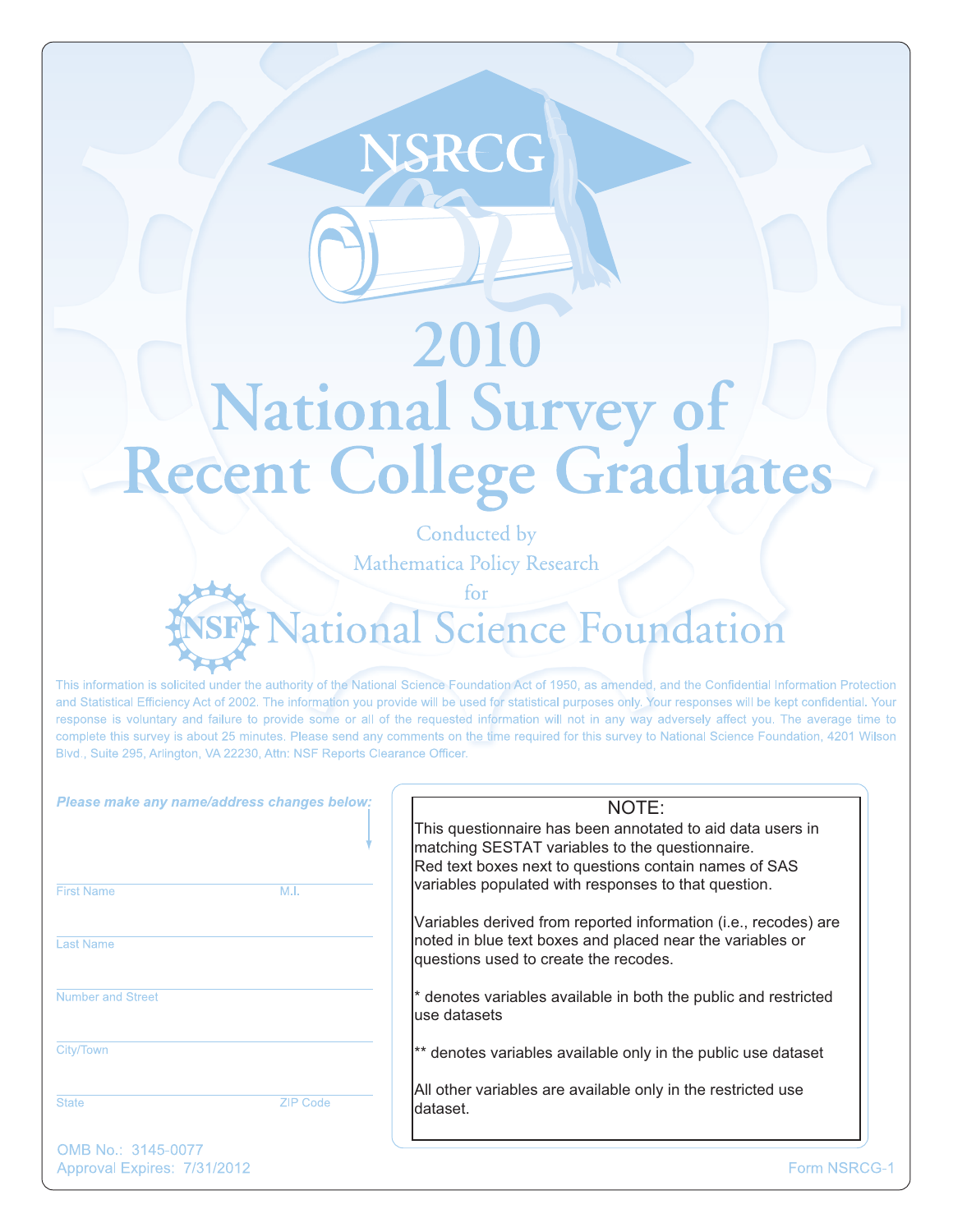|                        | <b>Part A - Education Background</b>                                                                                  |     |                                                                                                                                                  |
|------------------------|-----------------------------------------------------------------------------------------------------------------------|-----|--------------------------------------------------------------------------------------------------------------------------------------------------|
| A1.                    | In what year did you receive your high school<br>diploma or high school equivalency certificate?                      | A6. | Using a 4-point scale, what was your overall UGGPA*<br>undergraduate grade point average (GPA)?                                                  |
|                        | <b>HSYR</b><br><b>YEAR</b>                                                                                            |     | If you have more than one bachelor's degree,<br>give your overall grade point average for your<br>first bachelor's degree.                       |
| <b>HSNOI</b>           | $\circ$  <br>DID NOT FINISH HIGH SCHOOL                                                                               |     | Mark one answer.                                                                                                                                 |
|                        |                                                                                                                       |     | $1 \square$ 3.75 – 4.00 GPA (Mostly A's)                                                                                                         |
| A2.                    | In what U.S. state, U.S. territory, or foreign                                                                        |     | $2 \square$ 3.25 - 3.74 GPA (About half A's/half B's)                                                                                            |
|                        | country did you last attend high school?                                                                              |     | $3 \square$ 2.75 – 3.24 GPA (Mostly B's)                                                                                                         |
|                        |                                                                                                                       |     | $4 \square$ 2.25 - 2.74 GPA (About half B's/half C's)                                                                                            |
|                        | STATE/TERRITORY                                                                                                       |     | $5\Box$ 1.75 – 2.24 GPA (Mostly C's)                                                                                                             |
|                        | <b>HSST</b><br><b>OR</b>                                                                                              |     | $6\Box$ 1.25 – 1.74 GPA (About half C's/half D's)                                                                                                |
|                        |                                                                                                                       |     | $7 \Box$ Less than 1.25<br>(Mostly D's or below)                                                                                                 |
|                        |                                                                                                                       |     | 8 Have not taken courses for which grades                                                                                                        |
|                        | <b>FOREIGN COUNTRY</b>                                                                                                |     | were given                                                                                                                                       |
| A3.<br><b>COMCOLI*</b> | Have you ever taken courses at a community<br>college?<br>Use an X to mark your answer.<br>$1 \square$ Yes<br>No<br>2 | A7. | During the week of October 1, 2010, were you<br><b>ACSIN*</b><br>enrolled in or taking courses at a college or<br>university?<br>$1 \square$ Yes |
|                        |                                                                                                                       |     | $_2\square$ No $\longrightarrow$ Go to page 2, question A14                                                                                      |
| A4.                    | Do you have an associate's degree?                                                                                    |     |                                                                                                                                                  |
|                        |                                                                                                                       |     |                                                                                                                                                  |
| <b>ASDGRI*</b>         | $1 \square$ Yes                                                                                                       |     |                                                                                                                                                  |
|                        | $_2\square$ No $\rightarrow$ Go to question A6                                                                        |     |                                                                                                                                                  |
|                        |                                                                                                                       | A8. | (If Yes) Were you taking courses or enrolled as                                                                                                  |
| A5.                    | (If Yes) From which academic institution did you<br>receive your associate's degree?                                  |     | Mark one answer.                                                                                                                                 |
|                        | School Name<br><b>CCINCD</b>                                                                                          |     | ACFP <sub>T</sub> *<br>$\sqrt{1}$ A full-time student in a degree program                                                                        |
|                        | <b>CCCARN</b><br>Department                                                                                           |     | A part-time student in a degree program<br>$2\Box$                                                                                               |
|                        | <b>CCPBPR</b>                                                                                                         |     | Not enrolled in a degree program, but taking<br>$3\Box$                                                                                          |
|                        | <b>CCCRN05C</b><br>City/Town<br>CCPB05C<br>State/Foreign Country                                                      |     | courses                                                                                                                                          |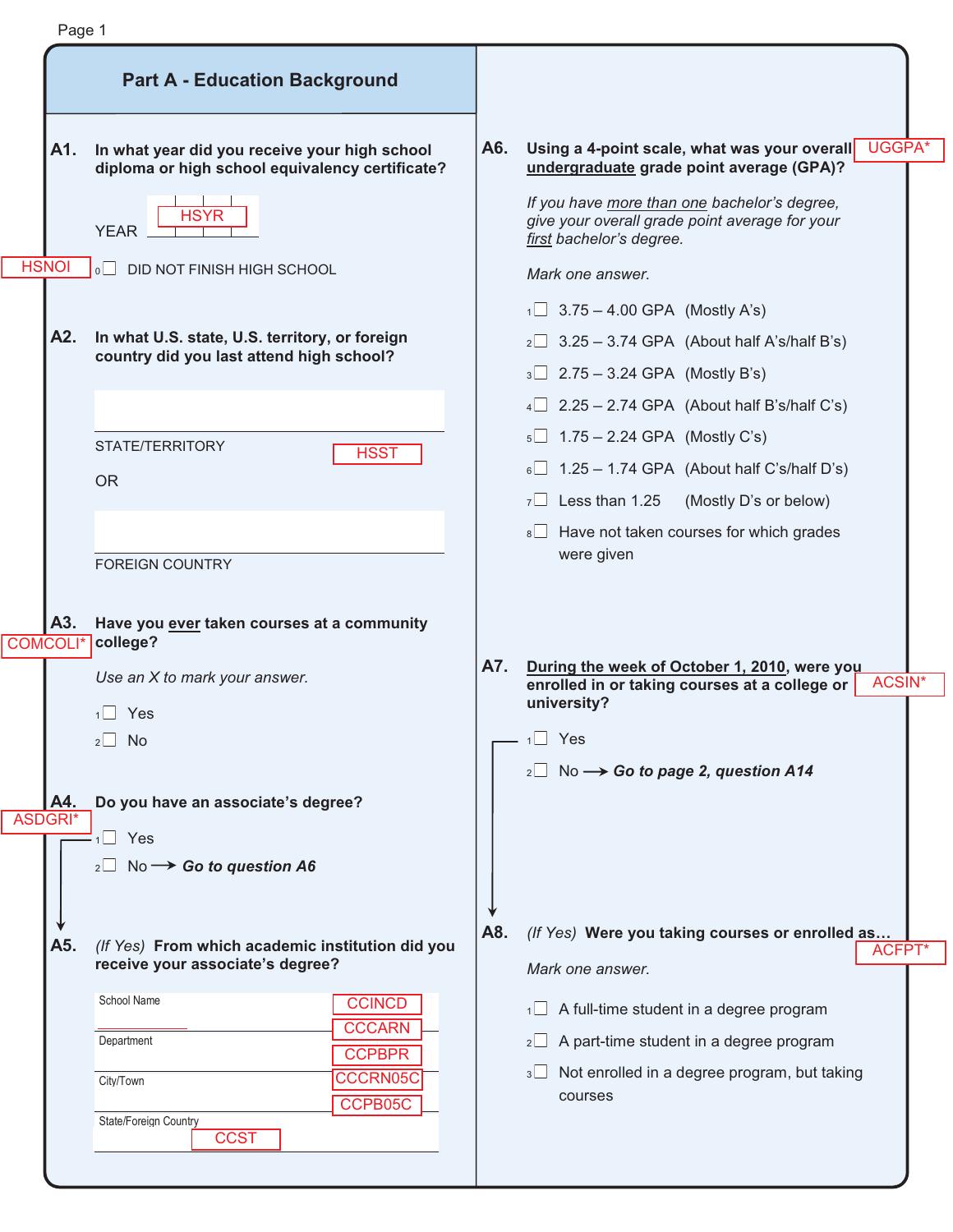| Toward what degree were you working?<br>If you were working toward more than one degree,<br>mark the level for the highest degree.<br>Mark one answer.<br>No specific degree $\longrightarrow$ Go to question A12<br>Bachelor's degree (e.g., BS, BA, AB)<br>Master's degree (e.g., MS, MA, MBA)<br>Doctorate (e.g., PhD, DSc, EdD)<br>Other professional degree (e.g., JD, LLB,<br>MD, DDS, DVM) – Specify type $\nabla$<br>$\sqrt{5}$ Other – Specify type $\overline{V}$ | 2<br>3<br>4<br>5<br>6 | A12. For which of the following reasons were you<br>taking courses or enrolled?<br>Mark Yes or No for each item.<br>Yes<br>To gain further education before<br>To prepare for graduate school<br>To change your academic or<br>To gain further skills or<br>knowledge in your academic or<br>To increase opportunities for | No.<br>ACCAR*<br><b>ACGRD</b><br>ACCHG*<br>ACSKL*<br>ACLIC <sup>*</sup>                                                                                                                                                                               |
|-----------------------------------------------------------------------------------------------------------------------------------------------------------------------------------------------------------------------------------------------------------------------------------------------------------------------------------------------------------------------------------------------------------------------------------------------------------------------------|-----------------------|----------------------------------------------------------------------------------------------------------------------------------------------------------------------------------------------------------------------------------------------------------------------------------------------------------------------------|-------------------------------------------------------------------------------------------------------------------------------------------------------------------------------------------------------------------------------------------------------|
|                                                                                                                                                                                                                                                                                                                                                                                                                                                                             |                       |                                                                                                                                                                                                                                                                                                                            |                                                                                                                                                                                                                                                       |
|                                                                                                                                                                                                                                                                                                                                                                                                                                                                             |                       |                                                                                                                                                                                                                                                                                                                            |                                                                                                                                                                                                                                                       |
|                                                                                                                                                                                                                                                                                                                                                                                                                                                                             |                       |                                                                                                                                                                                                                                                                                                                            |                                                                                                                                                                                                                                                       |
|                                                                                                                                                                                                                                                                                                                                                                                                                                                                             |                       |                                                                                                                                                                                                                                                                                                                            |                                                                                                                                                                                                                                                       |
|                                                                                                                                                                                                                                                                                                                                                                                                                                                                             |                       |                                                                                                                                                                                                                                                                                                                            |                                                                                                                                                                                                                                                       |
|                                                                                                                                                                                                                                                                                                                                                                                                                                                                             |                       |                                                                                                                                                                                                                                                                                                                            |                                                                                                                                                                                                                                                       |
|                                                                                                                                                                                                                                                                                                                                                                                                                                                                             |                       |                                                                                                                                                                                                                                                                                                                            |                                                                                                                                                                                                                                                       |
|                                                                                                                                                                                                                                                                                                                                                                                                                                                                             |                       |                                                                                                                                                                                                                                                                                                                            |                                                                                                                                                                                                                                                       |
|                                                                                                                                                                                                                                                                                                                                                                                                                                                                             |                       | promotion, advancement, or                                                                                                                                                                                                                                                                                                 | ACADV*                                                                                                                                                                                                                                                |
|                                                                                                                                                                                                                                                                                                                                                                                                                                                                             | 7                     | Required or expected by                                                                                                                                                                                                                                                                                                    | <b>ACEM</b>                                                                                                                                                                                                                                           |
|                                                                                                                                                                                                                                                                                                                                                                                                                                                                             | 8                     | For leisure or personal interest1                                                                                                                                                                                                                                                                                          | ACINT*                                                                                                                                                                                                                                                |
| A10. What was the primary field of study for this                                                                                                                                                                                                                                                                                                                                                                                                                           | 9                     |                                                                                                                                                                                                                                                                                                                            | <b>ACOT</b>                                                                                                                                                                                                                                           |
| degree?                                                                                                                                                                                                                                                                                                                                                                                                                                                                     |                       |                                                                                                                                                                                                                                                                                                                            | ACOTP**                                                                                                                                                                                                                                               |
| PRIMARY FIELD OF STUDY                                                                                                                                                                                                                                                                                                                                                                                                                                                      |                       |                                                                                                                                                                                                                                                                                                                            | ACCCEP*                                                                                                                                                                                                                                               |
|                                                                                                                                                                                                                                                                                                                                                                                                                                                                             |                       |                                                                                                                                                                                                                                                                                                                            |                                                                                                                                                                                                                                                       |
| A11. Using the FIELD OF STUDY list on pages 15-16,<br>choose the code that best describes the field of<br>study for this degree.                                                                                                                                                                                                                                                                                                                                            |                       |                                                                                                                                                                                                                                                                                                                            | <b>BSDGN</b>                                                                                                                                                                                                                                          |
| NACEDMG*<br><b>NACEDNG</b><br><b>CODE</b>                                                                                                                                                                                                                                                                                                                                                                                                                                   |                       |                                                                                                                                                                                                                                                                                                                            |                                                                                                                                                                                                                                                       |
| NOTE: Field of study codes range from 601 to 995                                                                                                                                                                                                                                                                                                                                                                                                                            |                       |                                                                                                                                                                                                                                                                                                                            |                                                                                                                                                                                                                                                       |
|                                                                                                                                                                                                                                                                                                                                                                                                                                                                             |                       |                                                                                                                                                                                                                                                                                                                            | A13. Were any of your school-related costs for taking<br>courses paid for by an employer?<br>$1 \square$ Yes<br>$2 \square$ No<br>A14. How many degrees did you receive at the<br>bachelor's level or higher prior to October 1,<br>2010?<br>NUMBER _ |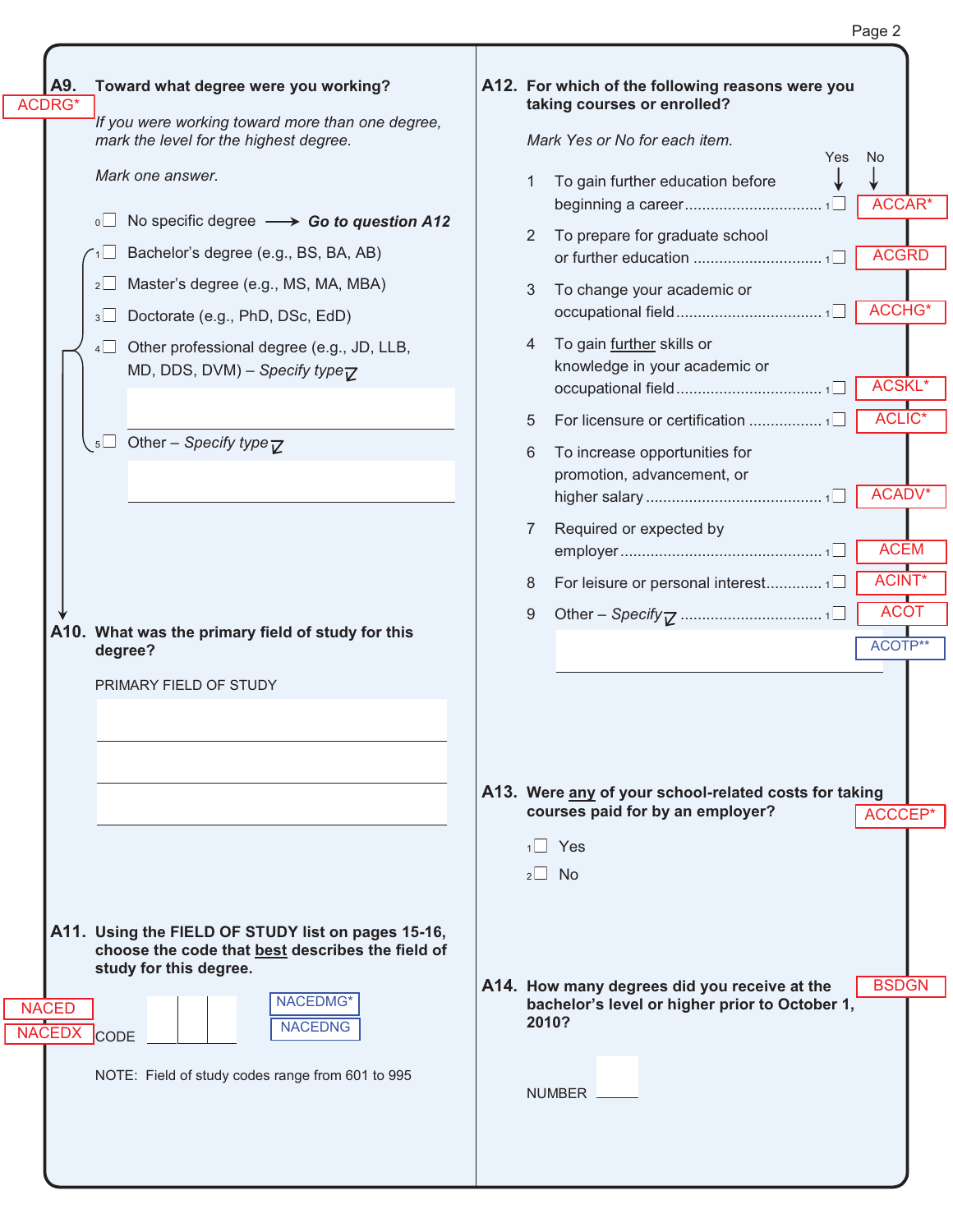| A15. The next few questions ask about the degrees you received before October 1, 2010. Starting with your<br>most recent college or university degree, please provide the following information for each degree you<br>have at the bachelor's level or higher. If you have more than three degrees, report your two most recent degrees<br><b>FIRST BACHELOR'S DEGREE</b><br>(if not already reported)<br>a. From which school did you receive<br>your first bachelor's degree, if not<br>already reported on this page?<br>College or University Name |
|--------------------------------------------------------------------------------------------------------------------------------------------------------------------------------------------------------------------------------------------------------------------------------------------------------------------------------------------------------------------------------------------------------------------------------------------------------------------------------------------------------------------------------------------------------|
|                                                                                                                                                                                                                                                                                                                                                                                                                                                                                                                                                        |
|                                                                                                                                                                                                                                                                                                                                                                                                                                                                                                                                                        |
|                                                                                                                                                                                                                                                                                                                                                                                                                                                                                                                                                        |
|                                                                                                                                                                                                                                                                                                                                                                                                                                                                                                                                                        |
| Department                                                                                                                                                                                                                                                                                                                                                                                                                                                                                                                                             |
| City/Town                                                                                                                                                                                                                                                                                                                                                                                                                                                                                                                                              |
| State/Foreign Country                                                                                                                                                                                                                                                                                                                                                                                                                                                                                                                                  |
| b. In what month and year was this degree<br>awarded?<br>Month<br>Year                                                                                                                                                                                                                                                                                                                                                                                                                                                                                 |
| c. What type of degree did you receive?                                                                                                                                                                                                                                                                                                                                                                                                                                                                                                                |
| Mark one answer.<br>Bachelor's degree (e.g., BS, BA, AB)<br>1                                                                                                                                                                                                                                                                                                                                                                                                                                                                                          |
| Master's degree (e.g., MS, MA, MBA)<br>$2\Box$                                                                                                                                                                                                                                                                                                                                                                                                                                                                                                         |
| Doctorate (e.g., PhD, DSc, EdD)<br>3                                                                                                                                                                                                                                                                                                                                                                                                                                                                                                                   |
| Other professional degree (e.g., JD,<br>$4\Box$                                                                                                                                                                                                                                                                                                                                                                                                                                                                                                        |
| LLB, MD, DDS, DVM) - Specify $\nabla$                                                                                                                                                                                                                                                                                                                                                                                                                                                                                                                  |
| 5<br>Other – Specify $\nabla$                                                                                                                                                                                                                                                                                                                                                                                                                                                                                                                          |
|                                                                                                                                                                                                                                                                                                                                                                                                                                                                                                                                                        |
| d. What is the major field of study and<br>second major (if any) for this degree?                                                                                                                                                                                                                                                                                                                                                                                                                                                                      |
| <b>MAJOR FIELD OF STUDY</b>                                                                                                                                                                                                                                                                                                                                                                                                                                                                                                                            |
|                                                                                                                                                                                                                                                                                                                                                                                                                                                                                                                                                        |
|                                                                                                                                                                                                                                                                                                                                                                                                                                                                                                                                                        |
| <b>SECOND MAJOR</b>                                                                                                                                                                                                                                                                                                                                                                                                                                                                                                                                    |
| e. Using the FIELD OF STUDY list on<br>pages 15-16, choose the code that<br>best describes the major field of study<br>and second major (if any) for this<br>degree.<br>Code for Major Field of Study                                                                                                                                                                                                                                                                                                                                                  |
|                                                                                                                                                                                                                                                                                                                                                                                                                                                                                                                                                        |
| Code for Second Major                                                                                                                                                                                                                                                                                                                                                                                                                                                                                                                                  |
|                                                                                                                                                                                                                                                                                                                                                                                                                                                                                                                                                        |
|                                                                                                                                                                                                                                                                                                                                                                                                                                                                                                                                                        |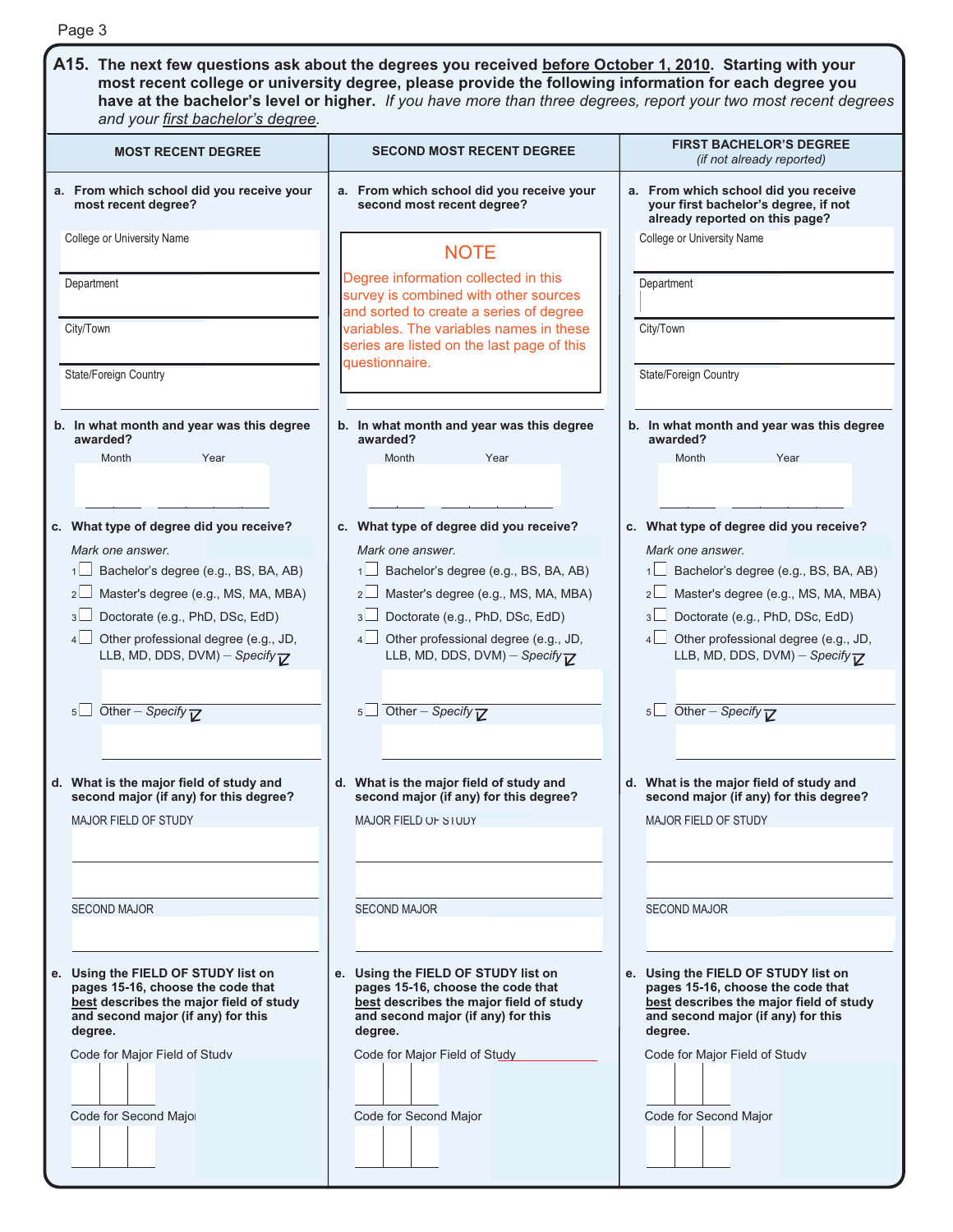|                        |                                                                                                                                       |            | Page 4                                                                                                                         |
|------------------------|---------------------------------------------------------------------------------------------------------------------------------------|------------|--------------------------------------------------------------------------------------------------------------------------------|
|                        | <b>Part B - Employment Situation</b>                                                                                                  | <b>B4.</b> | Prior to the week of October 1, 2010, when did you<br>last work for pay or profit?                                             |
| B1.<br><b>WRKG*</b>    | Were you working for pay or profit during the<br>week of October 1, 2010?                                                             |            | <sub>0</sub> □ ← Mark this box if you never worked for<br>pay or profit and then go to page 10,<br><b>LWNVR</b><br>question D1 |
| LFSTAT <sup>*</sup>    | Working includes being a student on paid work-study,<br>self-employed, or on any type of paid or unpaid leave,<br>including vacation. |            | Month<br>Year<br><b>LWMN</b><br><b>LWYR</b>                                                                                    |
|                        | $\sqrt{1}$ Yes $\longrightarrow$ Go to page 5, question B8                                                                            |            | <b>LAST WORKED</b>                                                                                                             |
|                        | $2 \square$ No                                                                                                                        | <b>B5.</b> | What was the title of the last job you held prior to<br>the week of October 1, 2010?                                           |
|                        |                                                                                                                                       |            | Example: Financial analyst                                                                                                     |
| <b>B2.</b>             | (If No) Did you look for work during the four                                                                                         |            |                                                                                                                                |
| LOOKWK*                | weeks preceding October 1, 2010? This would be<br>between September 3rd and October 1st.                                              |            |                                                                                                                                |
|                        | $1$ Yes                                                                                                                               | <b>B6.</b> | What kind of work were you doing on this last<br>job - that is, what were your duties and                                      |
|                        | $2 \Box$ No                                                                                                                           |            | responsibilities on your last job? Please be<br>as specific as possible, including any area of<br>specialization.              |
| <b>B3.</b>             | What were your reasons for not working during<br>the week of October 1, 2010?                                                         |            | Example: Analyzed financial information, prepared<br>technical reports. Specialized in asset<br>management.                    |
|                        | Mark Yes or No for each item.<br>Yes No                                                                                               |            |                                                                                                                                |
| <b>NWRET</b>           | 2                                                                                                                                     |            |                                                                                                                                |
|                        | Year retired<br>If $Yes \longrightarrow \Box$ NWRTYR                                                                                  |            |                                                                                                                                |
| NWLAY*                 | 2                                                                                                                                     |            |                                                                                                                                |
| NWSTU*                 | $2\Box$<br>3                                                                                                                          |            |                                                                                                                                |
| NWFAM*<br><b>NWIL</b>  | $2\Box$<br>4<br>Chronic illness or<br>5                                                                                               |            |                                                                                                                                |
|                        | 2                                                                                                                                     | B7.        | Using the JOB CATEGORY list on pages 17-18,                                                                                    |
| NWOCNA*                | 2                                                                                                                                     |            | choose the code that best describes the last job<br>you held prior to the week of October 1, 2010.                             |
| NWOND*                 | $2\Box$<br>Did not need or want to work  1□                                                                                           |            | N2OCMLST<br>N2OCLST<br>N2OCNLST                                                                                                |
| <b>NWOT</b><br>NWOTP** | $2\Box$<br>8                                                                                                                          |            | $N2OCLSTX$ $\rightarrow$ Go to page 8, question B35<br>CODE                                                                    |
|                        |                                                                                                                                       |            | NOTE: Job category codes range from 010 to 500                                                                                 |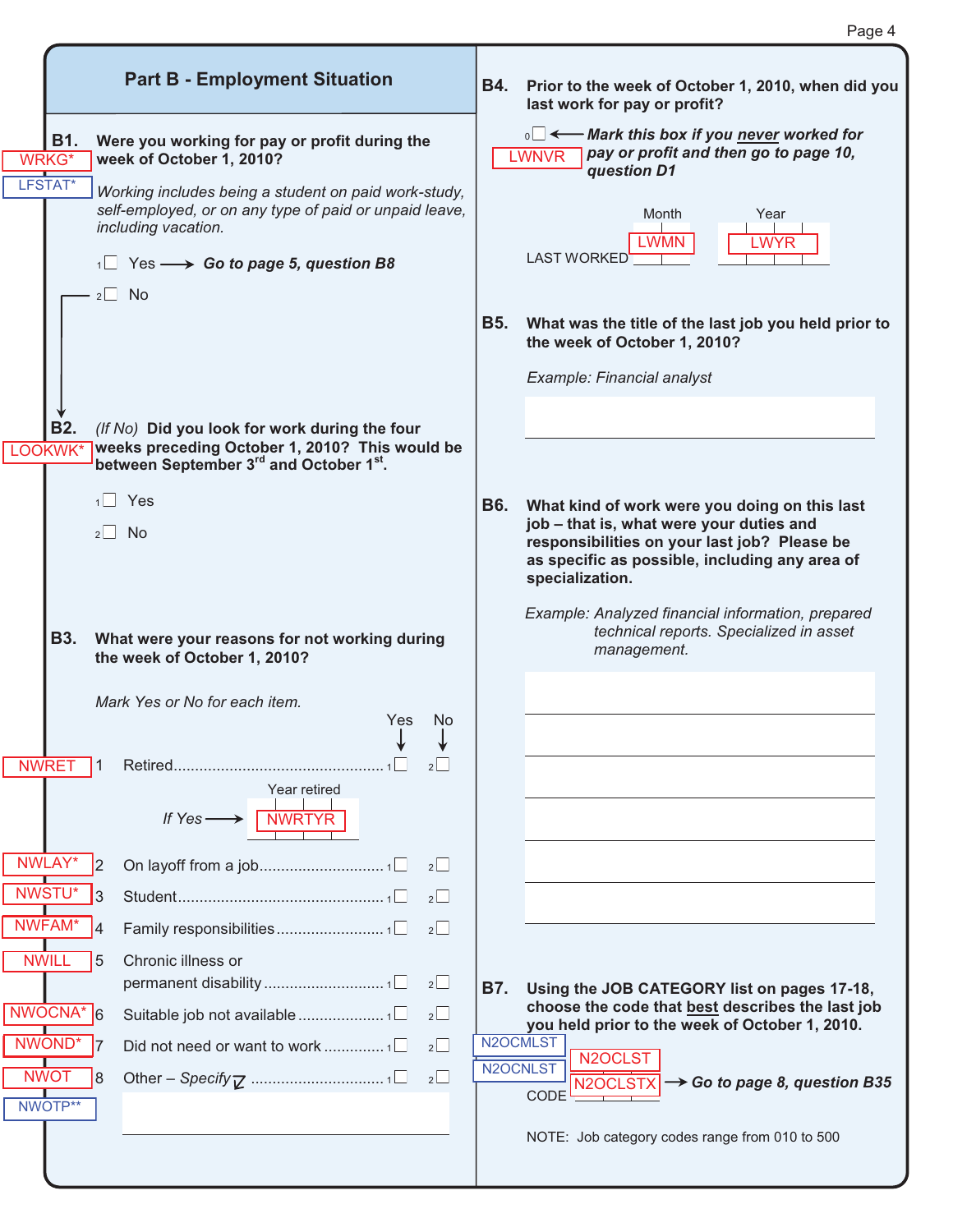|                | <b>Principal Employer</b>                                                                                                                              | B12. Which one of the following best describes<br>your principal employer during the week of<br>October 1, 2010? Were you<br><b>NEDTP</b> |
|----------------|--------------------------------------------------------------------------------------------------------------------------------------------------------|-------------------------------------------------------------------------------------------------------------------------------------------|
| <b>B8.</b>     | Who was your principal employer during the<br>week of October 1, 2010?                                                                                 | Mark one answer.                                                                                                                          |
|                | If you had more than one job, report the one for                                                                                                       | SELF-EMPLOYED or a BUSINESS OWNER<br>$\frac{1}{1}$ in a <u>non-incorporated</u> business, professional                                    |
|                | which you worked the most hours that week.<br>If your employer had more than one location,<br>report the location that employed you.                   | practice, or farm<br>$2 \Box$ in an incorporated business, professional                                                                   |
|                | If you worked for a contracting or consulting<br>company, report the name of that company, not                                                         | practice, or farm<br>PRIVATE SECTOR employee                                                                                              |
|                | the client organization.                                                                                                                               | in a for-profit company or organization<br>3                                                                                              |
|                | <b>Emplover Name</b><br><b>INSTCOD</b><br><b>CARNEG</b><br>Department/Division                                                                         | $4\Box$ in a non-profit organization (including tax-exempt<br>and charitable organizations)                                               |
|                | <b>PUBPRI</b>                                                                                                                                          | <b>GOVERNMENT</b> employee                                                                                                                |
|                | City/Town<br>CARN05C<br>PBPR05C                                                                                                                        | in a local government (e.g., city, county, school<br>5<br>district)                                                                       |
|                | State<br><b>EMST</b><br><b>EMRG</b><br>ZIP Code<br><b>EMUS</b>                                                                                         | $\frac{1}{2}$ in a state government (including state colleges/<br>universities)                                                           |
|                |                                                                                                                                                        | $7\Box$ in the U.S. military service, active duty or<br>Commissioned Corps (e.g., USPHS, NOAA)                                            |
| <b>B9.</b>     | What was that employer's main business or<br>industry - that is, what did that employer make<br>or do?                                                 | $\overline{\bullet}$ in the U.S. government (e.g., civilian employee)                                                                     |
|                | If your principal employer had more than one type of<br>business, report the type of business primarily<br>performed at the location where you worked. | OTHER type of employee - Specify type of<br>9<br>employer <sub><math>\bar{V}</math></sub>                                                 |
|                | Example: Production of microprocessor chips                                                                                                            |                                                                                                                                           |
|                | <b>EMPLOYER'S MAIN BUSINESS</b>                                                                                                                        | B13. Was your principal employer an educational<br><b>EMED</b><br>institution?                                                            |
|                |                                                                                                                                                        | $\sqrt{1}$ Yes                                                                                                                            |
| EMSIZE*        | B10. Counting all locations where this employer<br>operates, how many people work for your                                                             | $_2\Box$ No $\rightarrow$ Go to page 6, question B15                                                                                      |
|                | principal employer? Your best estimate is fine.                                                                                                        | B14. (If Yes) Was the educational institution where you<br>worked a<br><b>EDTP</b>                                                        |
|                | Mark one answer.                                                                                                                                       | <b>EMTP</b><br><b>EMSECSM</b>                                                                                                             |
|                | 10 or fewer employees<br>$1 \Box$                                                                                                                      | Mark one answer.<br>EMSECPB**<br><b>EMSECDT</b>                                                                                           |
|                | $2 \cup 11 - 24$ employees                                                                                                                             | 1□ Preschool, elementary, middle, or                                                                                                      |
|                | $3 \square$ 25 - 99 employees                                                                                                                          | secondary school or system<br>$2 \Box$ Two-year college, community college, or                                                            |
|                | 100 - 499 employees<br>500 - 999 employees                                                                                                             | technical institute                                                                                                                       |
|                | $5\Box$<br>$6\Box$ 1,000 - 4,999 employees                                                                                                             | 3 Four-year college or university, other than a<br>medical school                                                                         |
|                | 5,000 - 24,999 employees<br>7                                                                                                                          | Medical school (including university-affiliated<br>4                                                                                      |
|                | 25,000+ employees<br>$8\Box$                                                                                                                           | hospital or medical center)                                                                                                               |
|                | B11. Did your principal employer come into being as a                                                                                                  | University-affiliated research institute<br>$5\Box$                                                                                       |
| <b>NEWBUS*</b> | new business within the past 5 years?                                                                                                                  | Other - Specify $\nabla$<br>$6\Box$                                                                                                       |
|                | $1 \square$ Yes                                                                                                                                        |                                                                                                                                           |
|                | $2 \Box$ No                                                                                                                                            |                                                                                                                                           |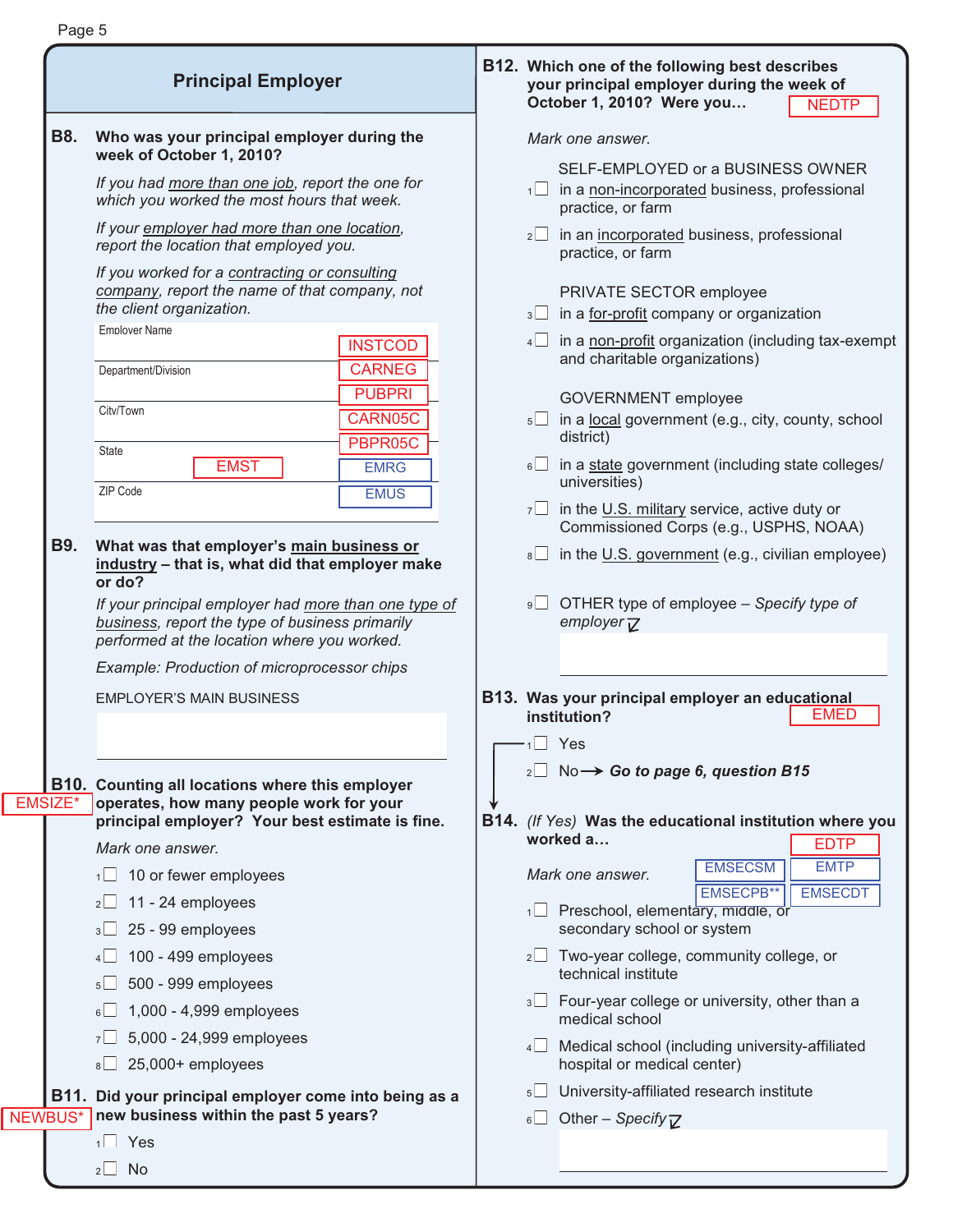|                                    | <b>Principal Job</b>                                                                                                                                           | B19. During what month and year did you start this<br>job (that is, the principal job you held during the<br>week of October 1, 2010)?                              |
|------------------------------------|----------------------------------------------------------------------------------------------------------------------------------------------------------------|---------------------------------------------------------------------------------------------------------------------------------------------------------------------|
|                                    | B15. What was the title of the principal job you held<br>during the week of October 1, 2010?<br>Example: Financial analyst                                     | Month<br>Year<br>PRINCIPAL JOB STARTED                                                                                                                              |
|                                    | B16. What kind of work were you doing on this job -<br>that is, what were your duties and responsibilities<br>on your principal job? Please be as specific as  | <b>STRTMN</b><br><b>STRTYR</b><br>B20. To what extent was your work on your principal<br>job related to your highest degree? Was it<br>OCEDRLP*<br>Mark one answer. |
|                                    | possible, including any area of specialization.<br>Example: Analyzed financial information, prepared<br>technical reports. Specialized in asset<br>management. | Closely related<br>1<br>Go to page 7,<br>question B23<br>Somewhat related<br>Not related<br>3                                                                       |
|                                    |                                                                                                                                                                | B21. (If Not related) Did these factors influence your<br>decision to work in an area outside the field of<br>your highest degree?<br>Mark Yes or No for each item. |
|                                    |                                                                                                                                                                | Yes<br><b>No</b><br>NRPAY'<br>Pay, promotion opportunities1<br>1<br>Working conditions (e.g., hours,<br>2<br><b>NRCON</b><br>equipment, working environment) 1      |
|                                    | B17. Using the JOB CATEGORY list on pages 17-18,                                                                                                               | NRLOC*<br>3<br>Change in career or professional<br>4<br>NRCHG*<br>1                                                                                                 |
|                                    | choose the code that best describes the<br>principal job you held during the week of<br>October 1, 2010.                                                       | 5<br>Family-related reasons (e.g.,<br>NRFAM*<br>children, spouse's job moved)1                                                                                      |
|                                    | N2OCPRMG*<br>N <sub>2</sub> OCPR                                                                                                                               | Job in highest degree field not<br>6<br>NROCNA*                                                                                                                     |
|                                    | N2OCPRNG<br>N <sub>20</sub> CPRX<br>CODE<br>N2OCPRPB**<br>NOTE: Job category codes range from 010 to 500                                                       | NROT*<br>Some other reason - Specify $\mathbb Z$ 1<br>7                                                                                                             |
|                                    | B18. Did your duties on this job require the technical<br>expertise of a bachelor's degree or higher in<br>Mark Yes or No for each item.                       | B22. Which two factors in question B21 were your<br>most important reasons for working in an area<br>outside the field of your highest degree?                      |
| MGRNAT*                            | Yes<br>Ņо<br>Engineering, computer science,<br>math, or the natural sciences 1 $\square$<br>2                                                                  | Enter number of appropriate reason from question<br>B21 above.                                                                                                      |
| MGRSOC* 2<br>MGROTH <sup>*</sup> 3 | $2\Box$<br>Some other field (e.g., health,<br>business, or education) – Specify $\mathbb{Z}$ $1\Box$<br>$2\Box$                                                | <b>NRREA</b><br>Most important reason<br>NRSEC*                                                                                                                     |
|                                    |                                                                                                                                                                | 2<br>Second most important reason<br>(Enter "0" if no second reason)                                                                                                |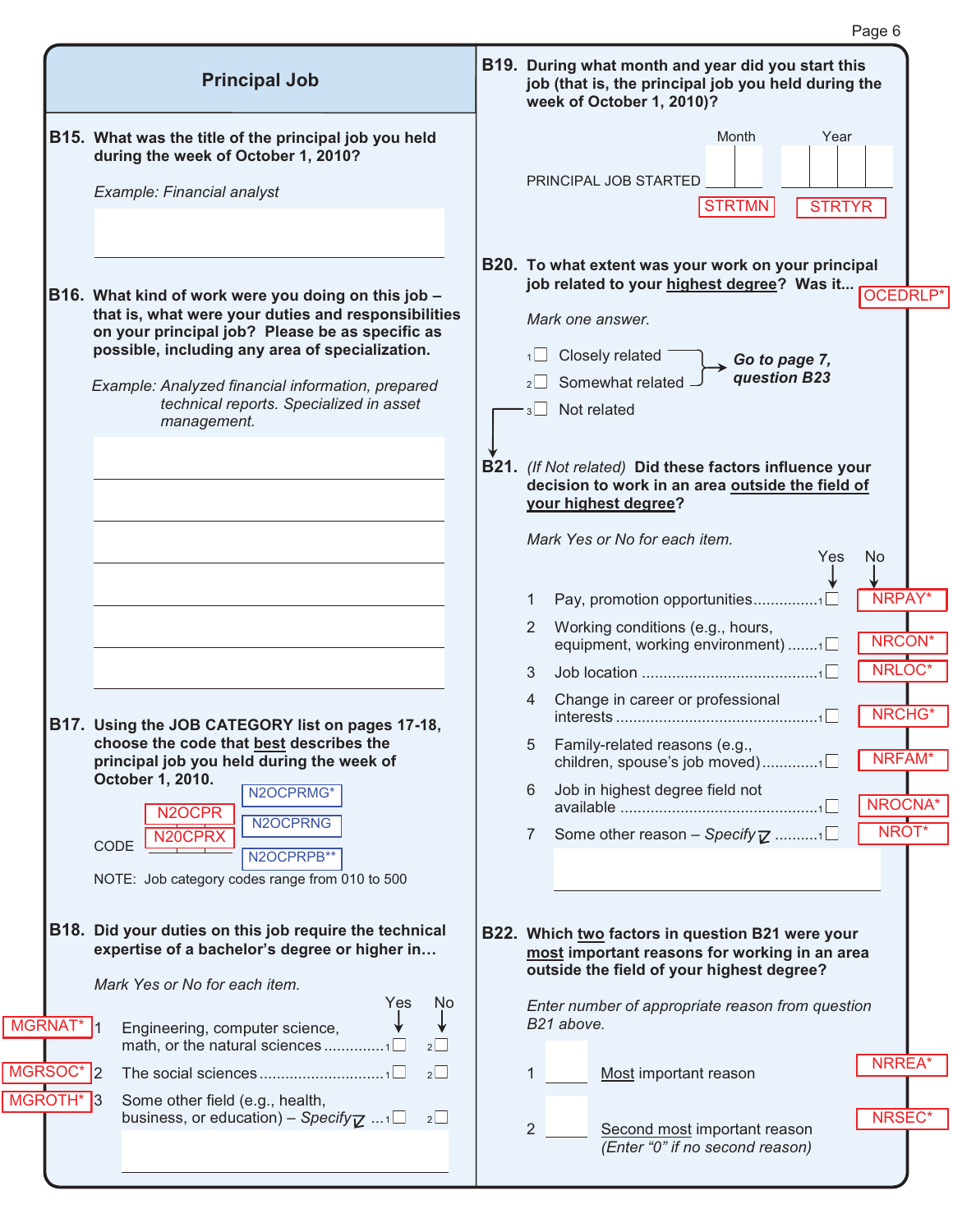| Page 7           |                                                                                                       |    |                                                                                                        |         |                                                          |                  |  |
|------------------|-------------------------------------------------------------------------------------------------------|----|--------------------------------------------------------------------------------------------------------|---------|----------------------------------------------------------|------------------|--|
|                  | B23. The next question is about your work activities<br>on your principal job. Which of the following |    | B25. Did you supervise the work of others as part of<br>the principal job you held during the week of  |         |                                                          |                  |  |
|                  | work activities occupied at least 10 percent of<br>your time during a typical work week on this       |    | October 1, 2010?<br>Mark "Yes" if you recommended or initiated                                         |         |                                                          | <b>SUPWK*</b>    |  |
|                  | job?                                                                                                  |    | personnel actions such as hiring, firing, evaluating,                                                  |         |                                                          |                  |  |
|                  | Mark Yes or No for each item.<br>Yes<br>No.                                                           |    | or promoting others.                                                                                   |         |                                                          |                  |  |
|                  |                                                                                                       |    | Teachers should not count students.                                                                    |         |                                                          |                  |  |
| <b>WAACC*</b>    | Accounting, finance, contracts1□                                                                      |    | $1 \square$ Yes                                                                                        |         |                                                          |                  |  |
| <b>WABRSH*</b>   | Basic research - study directed<br>toward gaining scientific knowledge<br>2                           |    | $_2\square$ No $\longrightarrow$ Go to question B27<br>B26. (If Yes) How many people did you typically |         |                                                          |                  |  |
| <b>WAAPRSH</b> * | Applied research - study directed                                                                     |    |                                                                                                        |         | <b>Number</b>                                            |                  |  |
|                  | toward gaining scientific knowledge<br>$2\Box$                                                        |    |                                                                                                        |         | supervised                                               | <b>SUPDIR</b>    |  |
| WADEV*           | Development - using knowledge<br>gained from research for the                                         |    | Supervise directly?                                                                                    |         |                                                          |                  |  |
|                  | production of materials, devices  1<br>$2\Box$                                                        |    |                                                                                                        |         | (If none, enter "0")                                     |                  |  |
| WADSN*           | 5<br>Design of equipment, processes,<br>$2\Box$                                                       |    | Supervise indirectly through<br>2<br>subordinate supervisors?                                          |         | (If none, enter "0")                                     | <b>SUPIND</b>    |  |
| WAACOM* 6        | Computer programming, systems                                                                         |    |                                                                                                        |         |                                                          |                  |  |
|                  | 2                                                                                                     |    | B27. Thinking about your principal job held during the                                                 |         |                                                          |                  |  |
| <b>WAEMRL*</b>   | Human resources - including<br>recruiting, personnel development,<br>$2\Box$                          |    | week of October 1, please rate your satisfaction<br>with that job's                                    |         |                                                          |                  |  |
| WAMGMT*          | Managing or supervising people or<br>।୪                                                               |    | Mark one answer for each item.                                                                         |         |                                                          |                  |  |
|                  | 2                                                                                                     |    | Very<br>satisfied                                                                                      |         | Somewhat Somewhat<br>satisfied dissatisfied dissatisfied | Very             |  |
| <b>WAPROD*</b>   | Production, operations,<br>l 9<br>maintenance (e.g., chip production,                                 |    |                                                                                                        |         |                                                          |                  |  |
|                  | $2\Box$                                                                                               |    |                                                                                                        | $2\Box$ | $3\Box$                                                  | <b>SATSAL</b>    |  |
| WASVC*           | 10 Professional services (e.g., health                                                                |    |                                                                                                        | 2       | $3\Box$                                                  | SATBEN*          |  |
|                  | care, counseling, financial services, ACTCAP*<br>ACTDED*                                              | 3  |                                                                                                        | $2\Box$ | $3\Box$                                                  | SATSEC*          |  |
| <b>WASALE*</b>   | 11 Sales, purchasing, marketing,<br><b>ACTMGMT</b> *<br>customer service, public relations            | 4  |                                                                                                        | $2\Box$ | $3\Box$                                                  | SATLOC*          |  |
| WAQM*            | <b>ACTRES*</b><br>12 Quality or productivity<br>ACTRD*                                                | 5. | Opportunities for<br>advancement1□                                                                     | $2\Box$ | $3\Box$                                                  | SATADV*          |  |
| <b>WATEA*</b>    | ACTTCH*                                                                                               | 6  | Intellectual challenge $1\Box$                                                                         | $2\Box$ | $3\Box$                                                  | <b>SATCAHL*</b>  |  |
| <b>WAOT*</b>     | ACTRDT*                                                                                               | 7  | Level of responsibility $\Box$                                                                         | $2\Box$ | $3\Box$                                                  | SATRESP*         |  |
|                  |                                                                                                       | 8  | Degree of independence $\sqrt{ }$                                                                      | $2\Box$ | $3\Box$                                                  | SATIND*          |  |
|                  |                                                                                                       | 9  | Contribution to society $1\Box$                                                                        | $2\Box$ | $3\Box$                                                  | SATSOC*          |  |
|                  | B24. On which two activities in question B23 did you<br>work the most hours during a typical week on  |    |                                                                                                        |         |                                                          |                  |  |
|                  | this job?                                                                                             |    | B28. How would you rate your overall satisfaction<br>with the principal job you held during the week   |         |                                                          |                  |  |
|                  | Enter number of appropriate activity from question<br>B23 above.                                      |    | of October 1, 2010?                                                                                    |         |                                                          | <b>JOBSATIS*</b> |  |
|                  |                                                                                                       |    | Mark one answer.                                                                                       |         |                                                          |                  |  |
| <b>WAPRI*</b>    | <b>WAPRSM*</b><br>Activity most hours                                                                 |    | $1$ Very satisfied                                                                                     |         |                                                          |                  |  |
|                  | <b>WASCSM*</b>                                                                                        |    | Somewhat satisfied<br>2 <sub>l</sub>                                                                   |         |                                                          |                  |  |
| <b>WASEC*</b>    | Activity second most hours                                                                            |    | Somewhat dissatisfied                                                                                  |         |                                                          |                  |  |
|                  | (Enter "0" if no second most)                                                                         |    | 4 Very dissatisfied                                                                                    |         |                                                          |                  |  |

ſ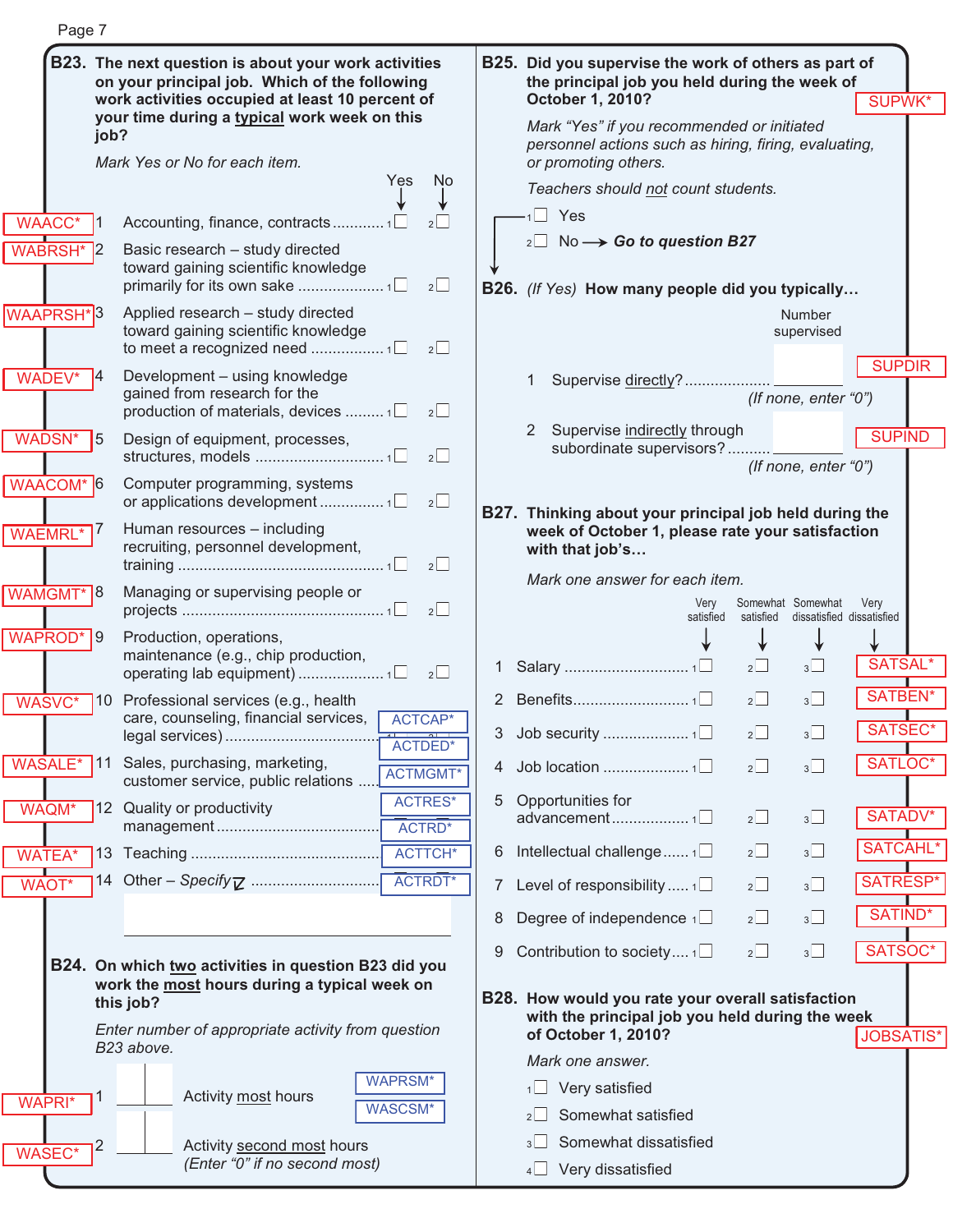| basic annual salary on your principal job, before<br>deductions?                                          |                                                                                                                                                                                                                                                                                                                                                                                                                                                                                                                                                                                                                                                                                             | B34. Concerning your principal job during the week<br>of October 1, 2010, were any of the following<br>benefits available to you, even if you chose not to<br>take them? |
|-----------------------------------------------------------------------------------------------------------|---------------------------------------------------------------------------------------------------------------------------------------------------------------------------------------------------------------------------------------------------------------------------------------------------------------------------------------------------------------------------------------------------------------------------------------------------------------------------------------------------------------------------------------------------------------------------------------------------------------------------------------------------------------------------------------------|--------------------------------------------------------------------------------------------------------------------------------------------------------------------------|
| compensation for summertime teaching or research.<br>If you are not salaried, please estimate your earned |                                                                                                                                                                                                                                                                                                                                                                                                                                                                                                                                                                                                                                                                                             | Mark Yes or No for each item.<br>Yes<br><b>No</b>                                                                                                                        |
|                                                                                                           |                                                                                                                                                                                                                                                                                                                                                                                                                                                                                                                                                                                                                                                                                             | Health insurance that was at least<br><b>JOBINS*</b>                                                                                                                     |
| ANNUAL SALARY OR EARNED INCOME                                                                            |                                                                                                                                                                                                                                                                                                                                                                                                                                                                                                                                                                                                                                                                                             | 2 A pension plan or a retirement plan<br><b>JOBPENS*</b><br>to which your employer contributed 1                                                                         |
|                                                                                                           |                                                                                                                                                                                                                                                                                                                                                                                                                                                                                                                                                                                                                                                                                             | JOBPROFT*                                                                                                                                                                |
| Include paid vacation and sick leave.                                                                     |                                                                                                                                                                                                                                                                                                                                                                                                                                                                                                                                                                                                                                                                                             | JOBVAC*<br>4 Paid vacation, sick, or personal days $1\Box$                                                                                                               |
| $1 \square$ 52-week year                                                                                  |                                                                                                                                                                                                                                                                                                                                                                                                                                                                                                                                                                                                                                                                                             |                                                                                                                                                                          |
| Less than 52 weeks -<br>$2\Box$                                                                           |                                                                                                                                                                                                                                                                                                                                                                                                                                                                                                                                                                                                                                                                                             | B35. Thinking back now to 2009, was any of your<br>work during 2009 supported by contracts or                                                                            |
| NUMBER OF WEEKS.                                                                                          |                                                                                                                                                                                                                                                                                                                                                                                                                                                                                                                                                                                                                                                                                             | GOVSUP*<br>grants from the U.S. government?                                                                                                                              |
| WKSLYR<br><b>PER YEAR</b>                                                                                 |                                                                                                                                                                                                                                                                                                                                                                                                                                                                                                                                                                                                                                                                                             | FEDERAL EMPLOYEES: Please answer "No."                                                                                                                                   |
|                                                                                                           |                                                                                                                                                                                                                                                                                                                                                                                                                                                                                                                                                                                                                                                                                             | Mark one answer.                                                                                                                                                         |
|                                                                                                           |                                                                                                                                                                                                                                                                                                                                                                                                                                                                                                                                                                                                                                                                                             | Go to page 9,<br>Did not work in 2009 -<br>$\circ$<br>question C1                                                                                                        |
| NUMBER OF HOURS<br><b>HRSWKP**</b><br>HRSWI                                                               |                                                                                                                                                                                                                                                                                                                                                                                                                                                                                                                                                                                                                                                                                             | Yes                                                                                                                                                                      |
| If fewer than 35 hours, go to question B32.                                                               |                                                                                                                                                                                                                                                                                                                                                                                                                                                                                                                                                                                                                                                                                             | 2<br><b>No</b><br>$\rightarrow$ Go to question B37<br>Don't know<br>3                                                                                                    |
|                                                                                                           |                                                                                                                                                                                                                                                                                                                                                                                                                                                                                                                                                                                                                                                                                             |                                                                                                                                                                          |
|                                                                                                           |                                                                                                                                                                                                                                                                                                                                                                                                                                                                                                                                                                                                                                                                                             | B36. (If Yes) Which Federal agencies or departments<br>were supporting your work?                                                                                        |
|                                                                                                           |                                                                                                                                                                                                                                                                                                                                                                                                                                                                                                                                                                                                                                                                                             | Mark all that apply.                                                                                                                                                     |
|                                                                                                           |                                                                                                                                                                                                                                                                                                                                                                                                                                                                                                                                                                                                                                                                                             | <b>FSDOD*</b><br>$\Box$ Dept. of Defense (DOD)                                                                                                                           |
|                                                                                                           |                                                                                                                                                                                                                                                                                                                                                                                                                                                                                                                                                                                                                                                                                             | <b>FSDED*</b><br>$2$ Dept. of Education                                                                                                                                  |
|                                                                                                           |                                                                                                                                                                                                                                                                                                                                                                                                                                                                                                                                                                                                                                                                                             | <b>FSDOE*</b><br>3 Dept. of Energy (DOE)                                                                                                                                 |
| the principal job you held during the week of                                                             |                                                                                                                                                                                                                                                                                                                                                                                                                                                                                                                                                                                                                                                                                             | <b>FSNIH*</b><br>4 National Institutes of Health (NIH)                                                                                                                   |
| October 1, 2010?                                                                                          |                                                                                                                                                                                                                                                                                                                                                                                                                                                                                                                                                                                                                                                                                             | 5 Dept. of Health and Human Services (except NH)                                                                                                                         |
| Mark Yes or No for each item.                                                                             |                                                                                                                                                                                                                                                                                                                                                                                                                                                                                                                                                                                                                                                                                             | <b>FSHHS*</b><br>$6\Box$ National Science Foundation (NSF)                                                                                                               |
|                                                                                                           |                                                                                                                                                                                                                                                                                                                                                                                                                                                                                                                                                                                                                                                                                             | <b>FSNSF*</b><br>7 Other – Specify $\nabla$                                                                                                                              |
| Previously retired or semi-retired                                                                        |                                                                                                                                                                                                                                                                                                                                                                                                                                                                                                                                                                                                                                                                                             | FSOT*                                                                                                                                                                    |
| Year retired                                                                                              |                                                                                                                                                                                                                                                                                                                                                                                                                                                                                                                                                                                                                                                                                             |                                                                                                                                                                          |
|                                                                                                           |                                                                                                                                                                                                                                                                                                                                                                                                                                                                                                                                                                                                                                                                                             | DON'T KNOW SOURCE AGENCY<br>8<br>FSDK*                                                                                                                                   |
| If $Yes \longrightarrow \boxed{PIRETYR}$                                                                  |                                                                                                                                                                                                                                                                                                                                                                                                                                                                                                                                                                                                                                                                                             |                                                                                                                                                                          |
| 2<br>2<br>$2\Box$<br>3                                                                                    |                                                                                                                                                                                                                                                                                                                                                                                                                                                                                                                                                                                                                                                                                             | B37. Counting all jobs held in 2009, what was your<br>total earned income for 2009, before deductions?                                                                   |
| $2\Box$<br>4                                                                                              |                                                                                                                                                                                                                                                                                                                                                                                                                                                                                                                                                                                                                                                                                             | Include all wages, salaries, bonuses, overtime,                                                                                                                          |
| 5<br>2                                                                                                    |                                                                                                                                                                                                                                                                                                                                                                                                                                                                                                                                                                                                                                                                                             | commissions, consulting fees, net income from                                                                                                                            |
| Did not need or want<br>6                                                                                 |                                                                                                                                                                                                                                                                                                                                                                                                                                                                                                                                                                                                                                                                                             | businesses, summertime teaching or research, or<br>other work associated with scholarships.                                                                              |
| $2\Box$<br>$2\Box$                                                                                        |                                                                                                                                                                                                                                                                                                                                                                                                                                                                                                                                                                                                                                                                                             |                                                                                                                                                                          |
|                                                                                                           | B29. As of the week of October 1, 2010, what was your<br>Do not include bonuses, overtime, or additional<br>income, excluding business expenses.<br>SALARP*<br>\$<br>.00<br>B30. Was this salary based on a 52-week year, or less<br>WKSWKP**<br>than that?<br><b>WKSWK</b><br>B31. During a typical week on your principal job, how<br>many hours did you work?<br><b>WORKED PER WEEK</b><br>If 35 or more hours, go to question B34.<br>B32. (If fewer than 35 hours) Did you want to work 35 or<br>more hours per week on your principal job?<br>$1$ Yes<br>$2 \Box$ No<br>B33. For which of the following reasons did you<br>usually work fewer than 35 hours per week on<br>Yes<br>No. |                                                                                                                                                                          |

TOTAL 2009 EARNED INCOME

**SALARY** 

**WKSYR** 

PJWTFT PJWTFT\*

PJRET

PJSTU PJSTU PJFAM PJFAM\* PJOCNA PJOCNA\* PJHAJ PJNOND PJNOND\*

PJOT

PJHAJ<br>JNONE<br>PJOT

PJOTP\*\*

I

|--|--|

EARN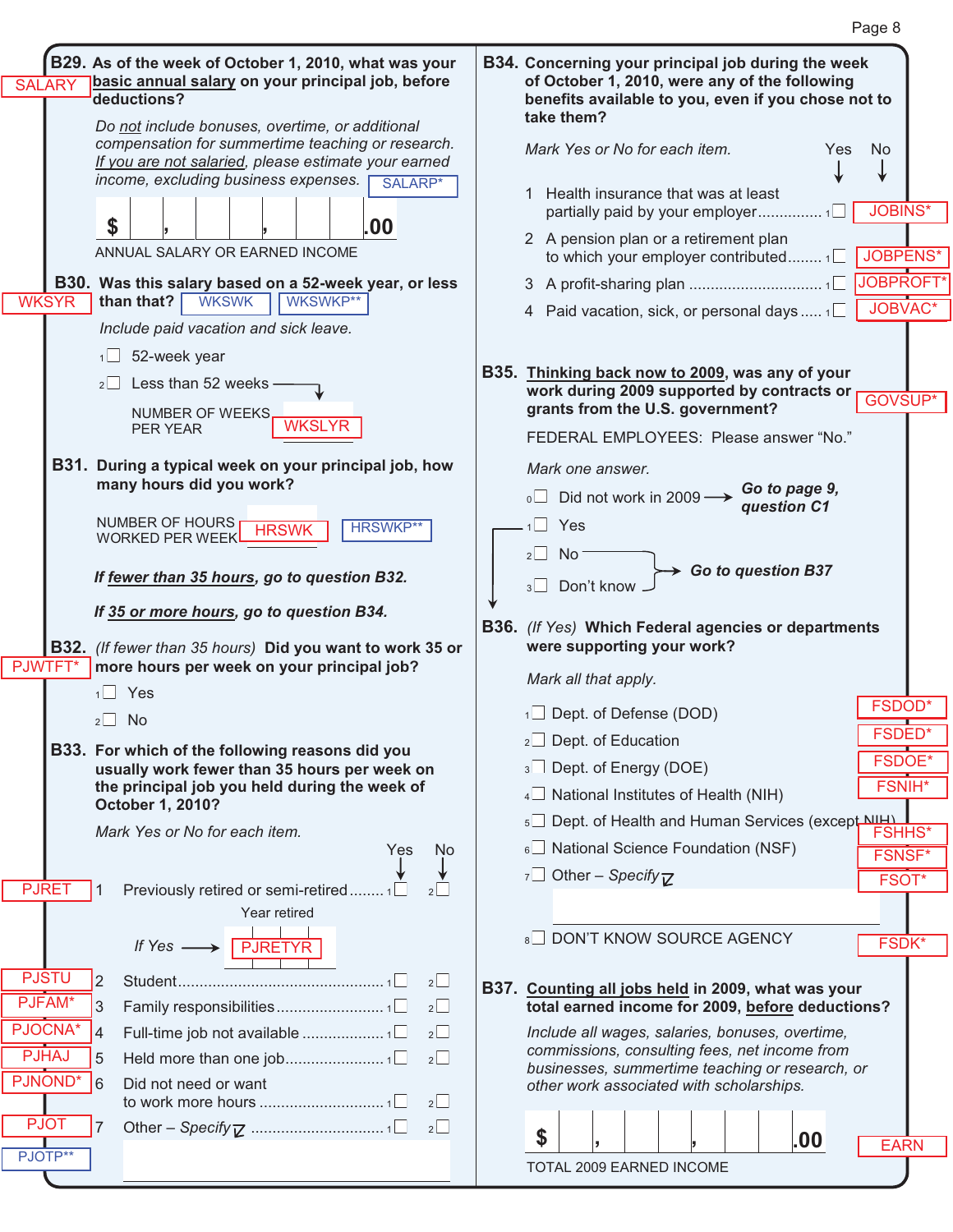|                       | <b>Part C - Other Work-Related Experiences</b>                                                                                                                                                                                                                                                                                                                                                   |                       |                                                                                                                                                                                                                           |                           |
|-----------------------|--------------------------------------------------------------------------------------------------------------------------------------------------------------------------------------------------------------------------------------------------------------------------------------------------------------------------------------------------------------------------------------------------|-----------------------|---------------------------------------------------------------------------------------------------------------------------------------------------------------------------------------------------------------------------|---------------------------|
| C1.<br><b>WKTRNI*</b> | During the past 12 months, did you take any<br>work-related training, such as workshops or<br>seminars?<br>Include conferences or professional meetings<br>only if you attended a training session at the<br>conference or meeting.<br>Do not include college coursework for which you were<br>enrolled in a degree program.<br>$\Box$ Yes<br>$_2\square$ No $\longrightarrow$ Go to question C4 | C4.                   | During the past 12 months, did you attend any<br>professional society or association meetings or<br>professional conferences?<br>Include regional, national, or international meetings.<br>$1 \square$ Yes<br>$2 \Box$ No | <b>PROMTGI*</b>           |
| $C2$ .                | (If Yes) For which of the following reasons did<br>you take training during the past 12 months?                                                                                                                                                                                                                                                                                                  | C5.                   | To how many regional, national, or international<br>professional societies or associations do you<br>currently belong?                                                                                                    | <b>PRMBR</b><br>PRMBRPB** |
|                       | Mark Yes or No for each item.                                                                                                                                                                                                                                                                                                                                                                    |                       | <b>NUMBER</b>                                                                                                                                                                                                             |                           |
| <b>WTRSKL*</b>        | Yes:<br><b>No</b><br>To improve skills or knowledge in                                                                                                                                                                                                                                                                                                                                           |                       | (If none, enter "0")                                                                                                                                                                                                      |                           |
| <b>WTROPPS*</b><br>12 | To increase opportunities for<br>promotion or advancement in your                                                                                                                                                                                                                                                                                                                                | C6.                   | When thinking about a job, how important is each<br>of the following factors to you?                                                                                                                                      |                           |
| <b>WTRLIC*</b><br>3   | For licensure or certification in your                                                                                                                                                                                                                                                                                                                                                           |                       | Mark one answer for each item.                                                                                                                                                                                            |                           |
| $WTRCHOC^* _4$        | To facilitate a change to a different                                                                                                                                                                                                                                                                                                                                                            |                       | Somewhat Somewhat important<br>Verv<br>important important unimportant                                                                                                                                                    | Not<br>at all             |
| WTREM*<br>15          | Required or expected by employer $\Box$ 2                                                                                                                                                                                                                                                                                                                                                        |                       |                                                                                                                                                                                                                           | V                         |
| WTRPERS*6             |                                                                                                                                                                                                                                                                                                                                                                                                  | 1                     | $2\Box$<br>3<br>$2\Box$<br>3                                                                                                                                                                                              | <b>FACSAL</b>             |
| <b>WTROT*</b><br>17   |                                                                                                                                                                                                                                                                                                                                                                                                  | $\mathbf{2}^{\prime}$ |                                                                                                                                                                                                                           | <b>FACBEN</b>             |
|                       |                                                                                                                                                                                                                                                                                                                                                                                                  | 3                     | 2<br>3 <sup>1</sup>                                                                                                                                                                                                       | <b>FACSEC</b>             |
|                       |                                                                                                                                                                                                                                                                                                                                                                                                  | 4                     | $2\Box$<br>$3^{\sim}$                                                                                                                                                                                                     | <b>FACLOC</b>             |
| C <sub>3</sub> .      | What was your most important reason from                                                                                                                                                                                                                                                                                                                                                         | 5                     | Opportunities for<br>$2\Box$<br>3                                                                                                                                                                                         | <b>FACADV</b>             |
|                       | question C2 for taking training?                                                                                                                                                                                                                                                                                                                                                                 | 6                     | Intellectual challenge $1\Box$<br>$2\Box$<br>3 <sup>1</sup>                                                                                                                                                               | <b>FACCHAL</b>            |
|                       | Enter number of appropriate reason from question                                                                                                                                                                                                                                                                                                                                                 | 7                     | Level of responsibility $1\Box$<br>2<br>3                                                                                                                                                                                 | <b>FACRESP</b>            |
|                       |                                                                                                                                                                                                                                                                                                                                                                                                  |                       |                                                                                                                                                                                                                           |                           |
| <b>WTREASN</b>        | C <sub>2</sub> above.                                                                                                                                                                                                                                                                                                                                                                            | 8                     | Degree of independence $\ldots$ $\square$<br>$2\Box$<br>3 <sup>1</sup>                                                                                                                                                    | <b>FACIND</b>             |

Г

I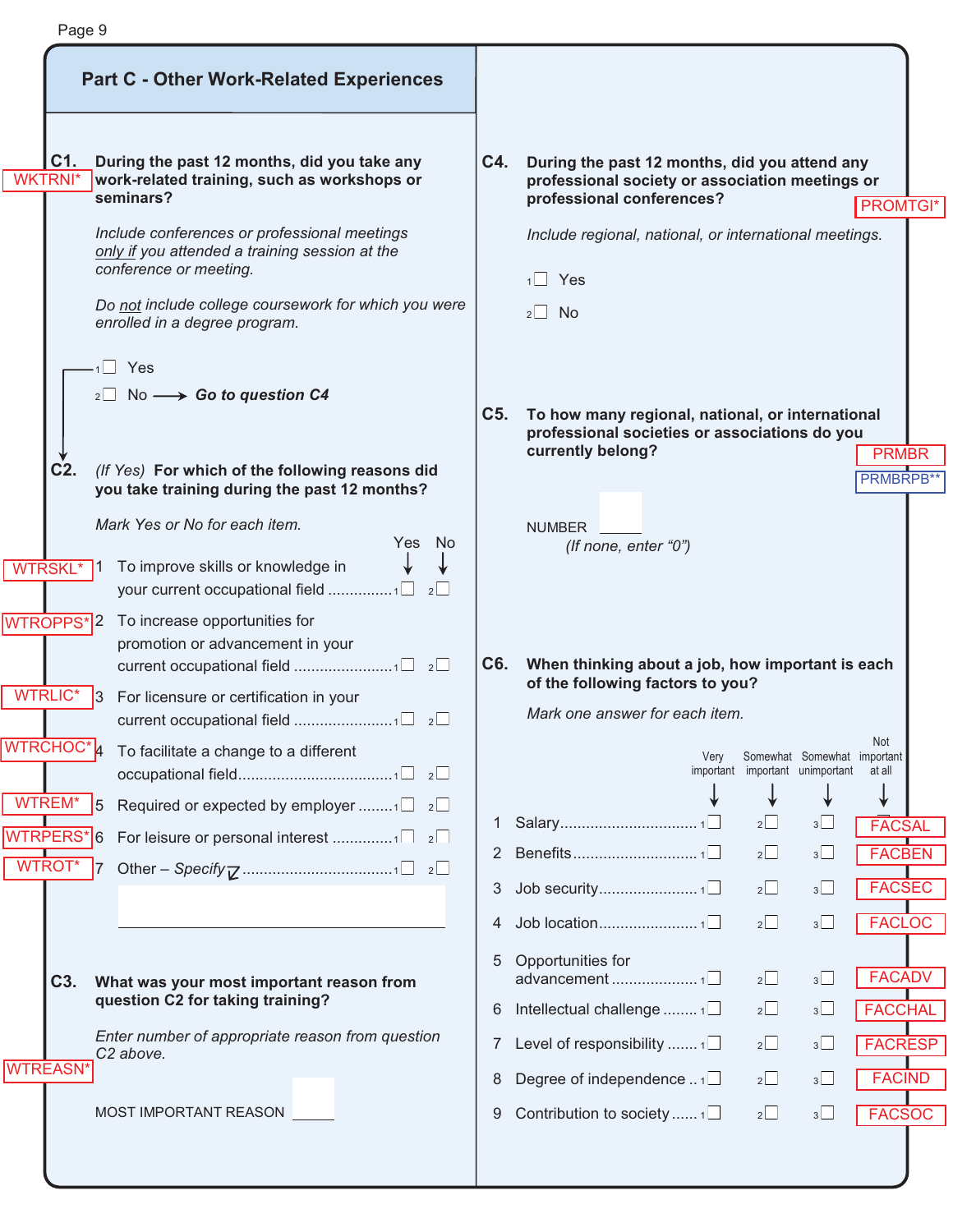|        |                                       |                     | <b>Part D - Demographic Information</b>                                                                                                                                                                                                              | D4.              |              | As of the week of October 1, 2010, did you have<br>any children living with you as part of your family?                                                                                                                                   |                                                                          |                                        |
|--------|---------------------------------------|---------------------|------------------------------------------------------------------------------------------------------------------------------------------------------------------------------------------------------------------------------------------------------|------------------|--------------|-------------------------------------------------------------------------------------------------------------------------------------------------------------------------------------------------------------------------------------------|--------------------------------------------------------------------------|----------------------------------------|
|        | <b>MARSTA</b><br>D1.<br><b>MARIND</b> |                     | On October 1, 2010, were you<br>Mark one answer.                                                                                                                                                                                                     |                  |              | Only count children who lived with you at least<br>50 percent of the time.<br>$1 \square$ Yes<br>$_2\Box$ No $\rightarrow$ Go to question D6                                                                                              | <b>CHLVIN</b>                                                            |                                        |
|        |                                       | 3<br>$5\Box$        | 1 <sup>1</sup> Married<br>$2 \Box$ Living in a marriage-like relationship<br>Widowed<br>Separated<br>Go to question D4<br><b>Divorced</b>                                                                                                            | D <sub>5</sub> . |              | (If Yes) How many of these children living with<br>you as part of your family were<br>If no children in a category, enter "0."                                                                                                            | Number of<br>children                                                    |                                        |
|        | D <sub>2</sub> .<br><b>SPOWK</b>      | 6<br>$1 \Box$       | Never married<br>(If Married or Living in a marriage-like relationship)<br>During the week of October 1, 2010, was your<br>spouse or partner working?<br>Yes, full-time<br>$_2\square$ Yes, part-time<br>$3 \Box$ No $\rightarrow$ Go to question D4 |                  | 1<br>3<br>5  | CH <sub>6</sub><br>Under age 2<br>CHUN12*<br>CHU2IN*<br>2 Aged 2-5<br>,,,,,,,,,,,,,,,,,,,,,<br>CH <sub>25</sub> IN*<br>CH6IN*<br>Aged 6-11<br><b>CH611IN*</b><br><b>CH1218IN*</b><br>Aged 12-18<br>CH19IN*<br>Aged 19 or older. CHTOTPB** | CHU <sub>2</sub><br><b>CH25</b><br><b>CH611</b><br>CH1218<br><b>CH19</b> |                                        |
|        | D3                                    |                     | (If Yes) Did your spouse's or partner's duties on<br>this job require the technical expertise of a<br>bachelor's degree or higher in                                                                                                                 | D6.              |              | What is the highest level of education completed<br>by your parents or guardians?<br>Mark one item for each parent or guardian.                                                                                                           | Mother<br>or female                                                      | Father<br>or male<br>guardian guardian |
|        | SPNAT*                                | 1                   | Mark Yes or No for each item.<br>No<br>Yes<br>Engineering, computer science,<br>2                                                                                                                                                                    |                  | 1            | Less than high school<br>2 High school diploma or                                                                                                                                                                                         |                                                                          | 1<br>$2\Box$                           |
| SPSOC* | SPOT*                                 | $\overline{2}$<br>3 | 2<br>Some other field (e.g., health,<br>business, or education) – Specify $\mathbb Z$ $1 \square$<br>2                                                                                                                                               |                  | 3<br>4<br>5. | Some college, vocational,<br>or trade school (including<br>Bachelor's degree (e.g., BS,<br>Master's degree (e.g., MS,                                                                                                                     |                                                                          | 3<br>4                                 |
|        |                                       |                     |                                                                                                                                                                                                                                                      |                  | 7            | 6 Professional degree (e.g.,<br>$JD, LLB, MD, DDS, DVM)$ 6<br>Doctorate (e.g., PhD, DSc,                                                                                                                                                  |                                                                          | $5\Box$<br>6 <sup>1</sup><br>7         |
|        |                                       |                     |                                                                                                                                                                                                                                                      |                  | 8            |                                                                                                                                                                                                                                           | <b>EDMOM</b>                                                             | $8\Box$<br>EDDAD                       |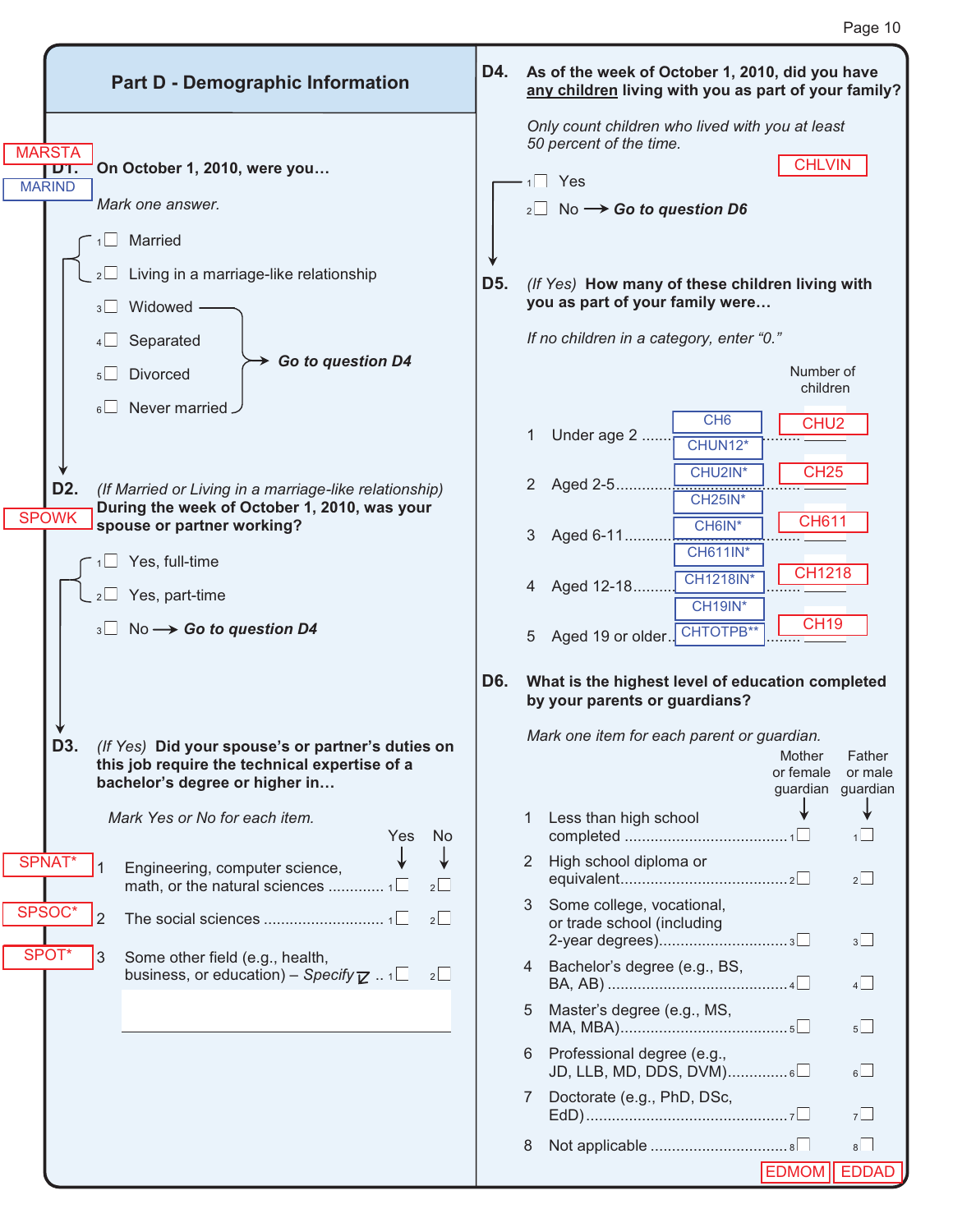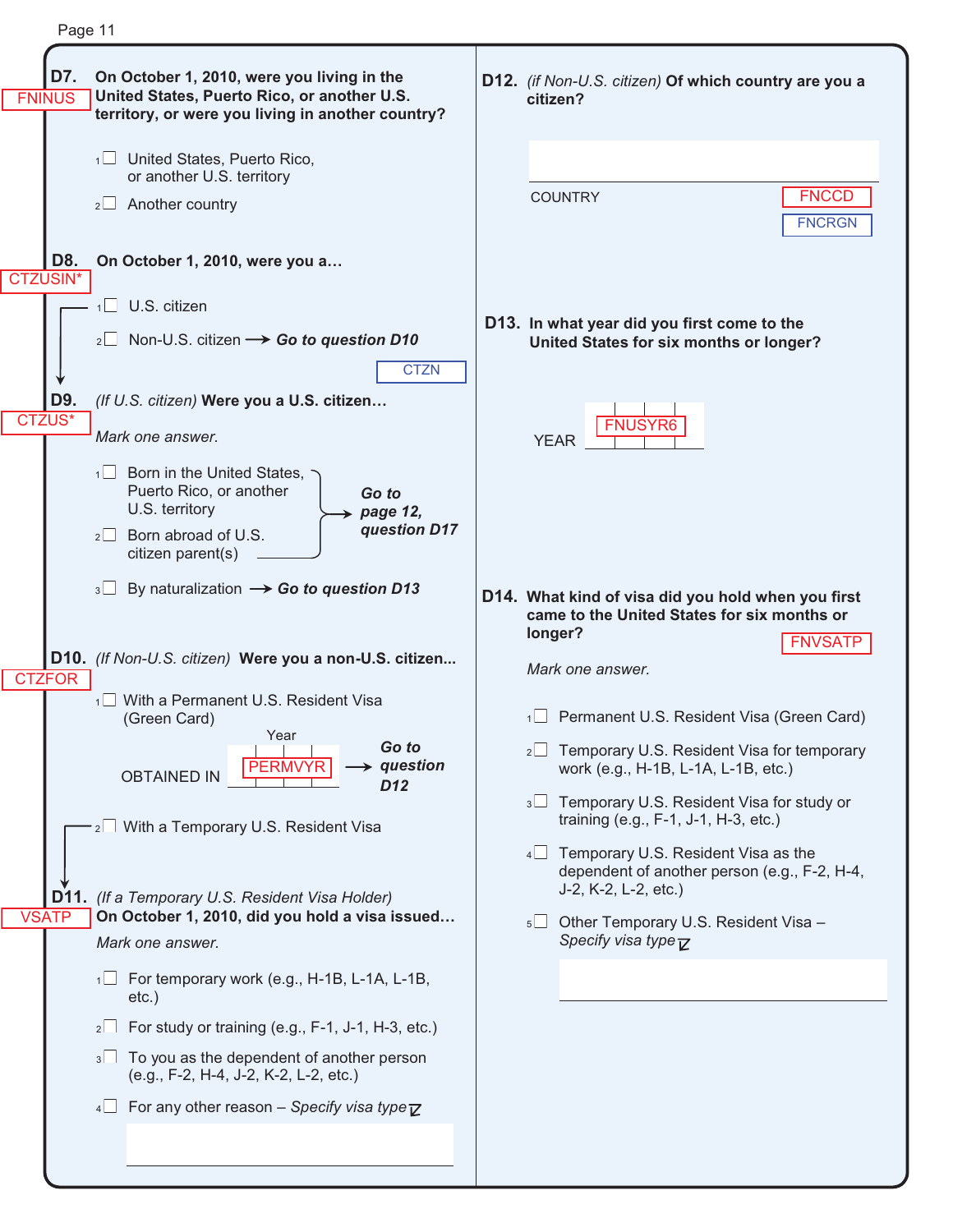| Pane− | ╭ |
|-------|---|
|-------|---|

| CMFAM*                                     | D15. Which factors were important in your decision to<br>first come to the United States for six months or<br>longer?<br>Mark Yes or No for each item.<br><b>Yes</b><br>No<br>2                                                                                                                                                                           | <b>GENDER*</b><br>D19. Are you<br>1 <sup>T</sup><br>Male<br>Female<br>$2$                                                                                                                                                                                                                    |
|--------------------------------------------|-----------------------------------------------------------------------------------------------------------------------------------------------------------------------------------------------------------------------------------------------------------------------------------------------------------------------------------------------------------|----------------------------------------------------------------------------------------------------------------------------------------------------------------------------------------------------------------------------------------------------------------------------------------------|
| <b>CMEDU*</b><br>CMOPP*<br>CMFLD*<br>CMOT* | $\overline{2}$<br>Educational opportunities in the<br>$2\Box$<br>R<br>$2^{\square}$<br>Scientific or professional<br>5                                                                                                                                                                                                                                    | D20. Are you of Hispanic, Latino, or Spanish origin?<br><b>HISPCAT</b><br>Mark one answer.<br><b>HISPANIC</b><br>o□ No, not of Hispanic, Latino, or Spanish origin<br>Yes, Mexican, Mexican American, or Chicano<br>1<br>Yes, Puerto Rican<br>$2 \Box$<br>3 Yes, Cuban                       |
| CMPRI <sup>*</sup><br>CMSEC <sup>*</sup>   | D16. Which two factors in question D15 were the<br>most important reasons in your decision to come<br>to the United States?<br>Enter number of appropriate reason from question<br>D <sub>15</sub> above.<br>Most important reason<br>Second most important reason<br>(Enter "0" if no second reason)<br>D17. Are you a citizen of more than one country? | 4 Yes, another Hispanic, Latino, or Spanish<br>origin - Specify $\nabla$<br>MINRTY*<br><b>RACEM</b><br><b>RACETHM</b><br>D21. What is your race?<br>RACETHMP**<br>Mark one or more.<br>1 American Indian or Alaska Native -<br><b>NATIVE</b><br>Specify tribal affiliation(s) $\overline{Z}$ |
| <b>CTZDUAL*</b>                            | $1$ Yes<br>$2 \Box$ No<br>D18. In what U.S. state, U.S. territory, or foreign<br>country were you born?                                                                                                                                                                                                                                                   | <b>PACIFIC</b><br>Native Hawaiian or other Pacific Islander<br>$2^{\vert}$<br><b>ASIAN</b><br>$3\Box$ Asian<br><b>BLACK</b><br><b>Black or African American</b><br>$5\Box$ White<br><b>WHITE</b>                                                                                             |
|                                            | STATE/TERRITORY<br><b>BTHST</b><br><b>BTHUS*</b><br><b>OR</b><br><b>BTHRGN</b><br><b>FOREIGN COUNTRY</b>                                                                                                                                                                                                                                                  | D22. What is your birthdate?<br>9<br>$Year$ 1<br>Month<br>Day<br><b>BIRMN</b><br><b>BIRDAY</b><br><b>BIRYR</b><br>AGERCGP**<br><b>AGE</b><br><b>AGEGR</b>                                                                                                                                    |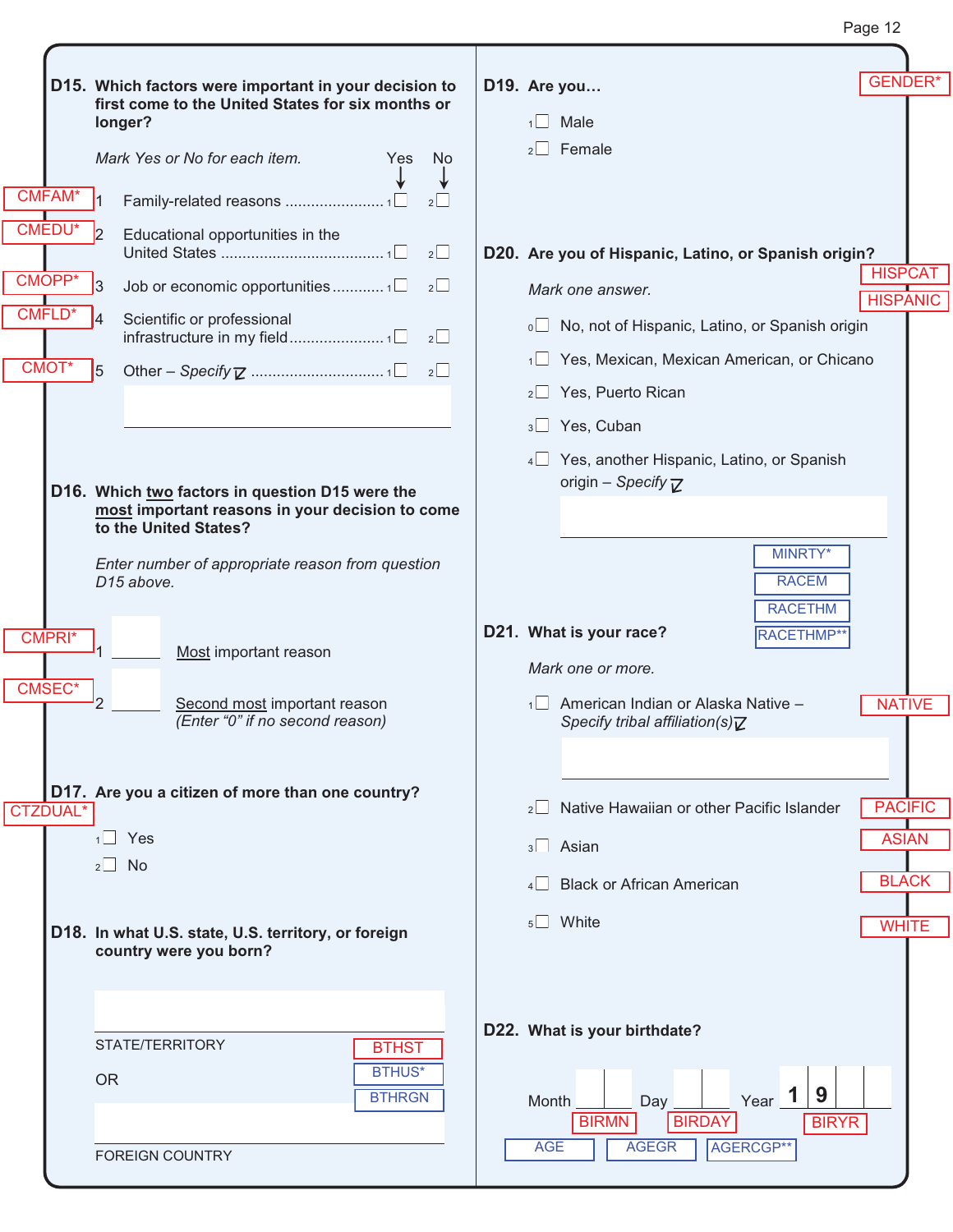|--|--|

|                | D23. The next several questions are designed to help us better understand the career paths of individuals with<br>specific functional limitations.                                                                  |               |      |         |                |                |                |  |  |  |
|----------------|---------------------------------------------------------------------------------------------------------------------------------------------------------------------------------------------------------------------|---------------|------|---------|----------------|----------------|----------------|--|--|--|
|                | D24. What is the USUAL degree of difficulty you have with                                                                                                                                                           |               |      |         |                |                |                |  |  |  |
|                | Mark one answer for each item.                                                                                                                                                                                      |               | None | Slight  | Moderate       | Severe         | Unable to do   |  |  |  |
| <b>DIFSEE</b>  | SEEING words or letters in ordinary newsprint (with<br>$\overline{1}$                                                                                                                                               |               |      | $2\Box$ | $3\Box$        | $4\Box$        | $5\Box$        |  |  |  |
| <b>DIFHEAR</b> | HEARING what is normally said in conversation with<br>$\sqrt{2}$<br>another person (with hearing aid, if you usually wear one) 1 $\Box$                                                                             |               |      | 2       | 3              | 4              | $5\Box$        |  |  |  |
| <b>DIFWALK</b> | $\vert$ 3<br>WALKING without human or mechanical assistance                                                                                                                                                         |               |      | 2       | $3\Box$        | $4\Box$        | $5\Box$        |  |  |  |
| <b>DIFLIFT</b> | $\vert 4 \vert$<br>LIFTING or carrying something as heavy as 10 pounds,                                                                                                                                             |               |      | 2       | 3              | $\overline{4}$ | 5              |  |  |  |
| <b>DIFCOGN</b> | $\overline{15}$<br>CONCENTRATING, REMEMBERING, or MAKING DECISIONS<br>because of a physical, mental, or emotional condition 1□                                                                                      |               |      | 2       | $3\Box$        | 4              | $5\Box$        |  |  |  |
| <b>DIFNO</b>   | D25. <b>I</b> ← Mark this box if you answered "None" to all the activities in question D24, and go to question D27.                                                                                                 |               |      |         |                |                |                |  |  |  |
| <b>HCAPIN</b>  | D26. What is the earliest age at which you first began experiencing any difficulties in any of these areas?<br><b>DIFAGE</b><br>OR <sub>0</sub> □ ← SINCE BIRTH [<br><b>AGE</b><br><b>DIFBIR</b><br><b>DIFAGEGR</b> |               |      |         |                |                |                |  |  |  |
|                | D27. In case we need to clarify some of the information you have provided, please list phone numbers and<br>an email address where you can be reached.                                                              |               |      |         |                |                |                |  |  |  |
|                |                                                                                                                                                                                                                     |               |      |         | Home Work      |                | Cell           |  |  |  |
|                | Daytime Phone Number<br>Area Code<br>Number                                                                                                                                                                         |               |      |         | 1              | $2\Box$        | 3              |  |  |  |
|                | <b>Evening Phone Number</b><br>Number<br>Area Code                                                                                                                                                                  |               |      |         | 1 <sup>L</sup> | 2              | 3 <sup>1</sup> |  |  |  |
|                | <b>Other Phone Number</b><br>Area Code<br>Number                                                                                                                                                                    |               |      |         | $\overline{1}$ | 2              | $3\Box$        |  |  |  |
|                | <b>Email Address</b>                                                                                                                                                                                                | $^\copyright$ |      |         |                |                |                |  |  |  |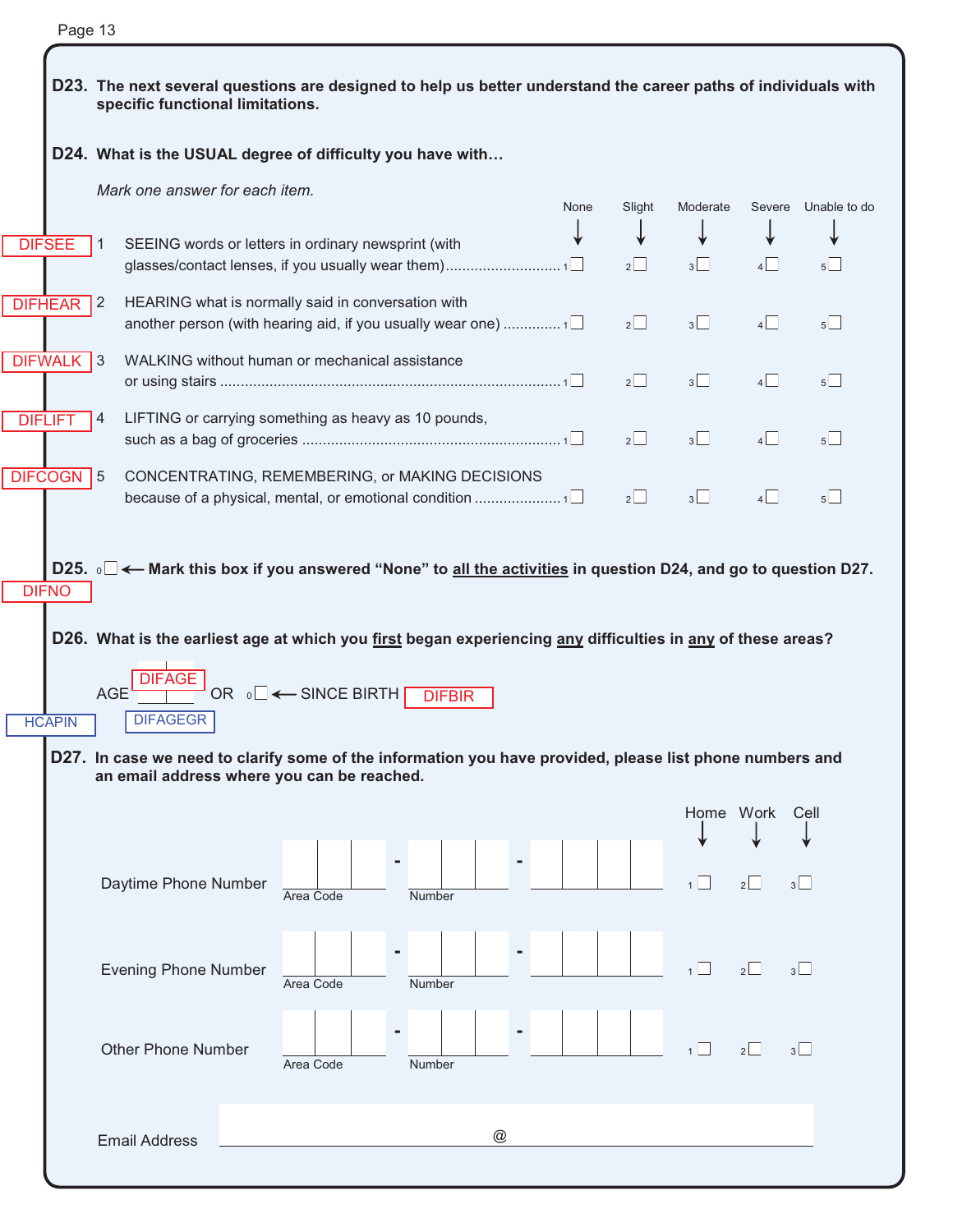| As with all the information provided in this questionnaire, complete confidentiality will be provided.<br>These people will only be contacted if we have difficulty contacting you in 2012. |    |           |          |  |  |  |  |
|---------------------------------------------------------------------------------------------------------------------------------------------------------------------------------------------|----|-----------|----------|--|--|--|--|
| Person 1                                                                                                                                                                                    |    |           |          |  |  |  |  |
| <b>First Name</b>                                                                                                                                                                           | MI | Last Name |          |  |  |  |  |
| Number and Street                                                                                                                                                                           |    |           |          |  |  |  |  |
| City/Town                                                                                                                                                                                   |    | State     | ZIP Code |  |  |  |  |
| Country (if outside of U.S.)                                                                                                                                                                |    |           |          |  |  |  |  |
|                                                                                                                                                                                             |    |           |          |  |  |  |  |
| Area Code<br>Number<br>Person <sub>2</sub>                                                                                                                                                  |    |           |          |  |  |  |  |
| <b>First Name</b>                                                                                                                                                                           | MI | Last Name |          |  |  |  |  |
| Number and Street                                                                                                                                                                           |    |           |          |  |  |  |  |
| City/Town                                                                                                                                                                                   |    | State     | ZIP Code |  |  |  |  |
| Country (if outside of U.S.)                                                                                                                                                                |    |           |          |  |  |  |  |
|                                                                                                                                                                                             |    |           |          |  |  |  |  |
| Area Code<br>Number                                                                                                                                                                         |    |           |          |  |  |  |  |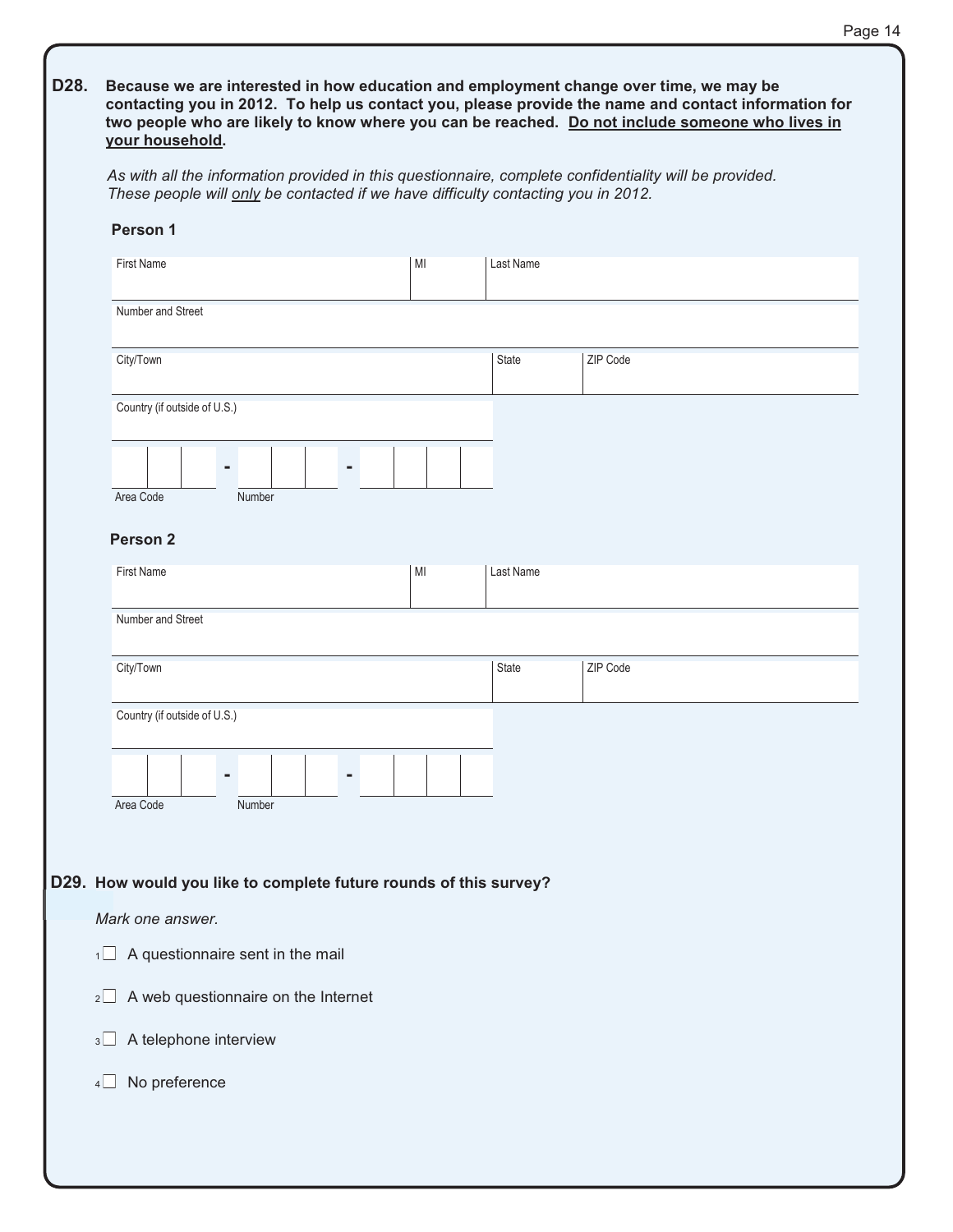| ـ<br>۰. |  |
|---------|--|
|---------|--|

### **FIELD OF STUDY**

If you cannot find the code that best describes your field of study, use the "OTHER" code under the most appropriate broad category. If none of the codes fit your field of study, use Code 995.

| • Agricultural Business and<br><b>Production</b>                                                | 601                             | Agricultural economics - Also consider<br>655 Business and managerial economics and<br>923 Economics                                                                                                                                                                                                                                                                                                                                                                                       |                                        | 602 OTHER agricultural business and<br>production                                                                                                                                                                                                                                                                                                                                                                                              |
|-------------------------------------------------------------------------------------------------|---------------------------------|--------------------------------------------------------------------------------------------------------------------------------------------------------------------------------------------------------------------------------------------------------------------------------------------------------------------------------------------------------------------------------------------------------------------------------------------------------------------------------------------|----------------------------------------|------------------------------------------------------------------------------------------------------------------------------------------------------------------------------------------------------------------------------------------------------------------------------------------------------------------------------------------------------------------------------------------------------------------------------------------------|
| • Agricultural Sciences                                                                         |                                 | 605 Animal sciences<br>606 Food sciences and technology - Also consider 608 OTHER agricultural sciences<br>638 Nutritional sciences                                                                                                                                                                                                                                                                                                                                                        |                                        | 607 Plant sciences - Also consider 633 Botany                                                                                                                                                                                                                                                                                                                                                                                                  |
| • Architectural/Environmental<br><b>Design</b>                                                  |                                 | 610 Architectural/environmental design<br>Also consider 723 Architectural engineering                                                                                                                                                                                                                                                                                                                                                                                                      |                                        |                                                                                                                                                                                                                                                                                                                                                                                                                                                |
| • Biological/Life Sciences                                                                      | 631<br>632<br>633<br>637<br>638 | Biochemistry and biophysics<br>Biology, general<br>Botany - Also consider 607 Plant sciences<br>634 Cell and molecular biology<br>635 Ecology<br>636 Genetics, animal and plant<br>Microbiological sciences and immunology<br>Nutritional sciences-Also consider<br>606 Food sciences and technology                                                                                                                                                                                       |                                        | 639 Pharmacology, human and animal-Also<br>consider 788 Pharmacy<br>640 Physiology and pathology, human and<br>animal<br>641 Zoology, general<br>642 OTHER biological sciences                                                                                                                                                                                                                                                                 |
| • Business Management/<br><b>Administrative Services</b>                                        |                                 | 651 Accounting<br>652 Actuarial science - Also consider 841 Applied<br>mathematics and 843 Operations research<br>653 Business administration and management<br>654 Business, general<br>655 Business and managerial economics - Also<br>consider 601 Agricultural economics and<br>923 Economics                                                                                                                                                                                          | 657<br>658<br>843<br>659               | 656 Business marketing/marketing management<br>Financial management<br>Marketing research<br>Operations research<br>OTHER business management/<br>administrative services                                                                                                                                                                                                                                                                      |
| • Communication                                                                                 | 661                             | Communication, general<br>662 Journalism                                                                                                                                                                                                                                                                                                                                                                                                                                                   |                                        | 663 OTHER communication                                                                                                                                                                                                                                                                                                                                                                                                                        |
| • Computer and Information<br><b>Sciences</b>                                                   | 671<br>672                      | Computer and information sciences, general<br>Computer programming<br>673 Computer science - Also consider<br>727 Computer and systems engineering                                                                                                                                                                                                                                                                                                                                         | 674<br>675<br>676<br>677               | Computer systems analysis<br>Data processing<br>Information services and systems<br>OTHER computer and information sciences                                                                                                                                                                                                                                                                                                                    |
| • Conservation and Natural<br><b>Resources</b>                                                  | 681                             | 680 Environmental science or studies<br>Forestry sciences                                                                                                                                                                                                                                                                                                                                                                                                                                  |                                        | 682 OTHER conservation and natural resources                                                                                                                                                                                                                                                                                                                                                                                                   |
| • Criminal Justice/Protective<br><b>Services</b>                                                |                                 | 690 Criminal justice/protective services-Also consider 922 Criminology                                                                                                                                                                                                                                                                                                                                                                                                                     |                                        |                                                                                                                                                                                                                                                                                                                                                                                                                                                |
| $\bullet$ Education                                                                             | 707                             | 701 Education administration<br>702 Computer teacher education<br>703 Counselor education and guidance<br>704 Educational psychology<br>705 Elementary teacher education<br>706 Mathematics teacher education<br>Physical education and coaching                                                                                                                                                                                                                                           | 709.<br>710<br>711<br>713              | 708 Pre-school/kindergarten/early childhood<br>teacher education<br>Science teacher education<br>Secondary teacher education<br>Special education<br>712 Social science teacher education<br><b>OTHER</b> education                                                                                                                                                                                                                            |
| <b>Engineering</b><br>Also consider 751 to 754 under<br><b>Engineering-Related Technologies</b> | 721<br>724<br>731               | Aerospace, aeronautical, astronautical/<br>space engineering<br>722 Agricultural engineering<br>723 Architectural engineering<br>Bioengineering and biomedical engineering<br>725 Chemical engineering<br>726 Civil engineering<br>727 Computer and systems engineering-Also<br>consider 673 Computer science<br>728 Electrical, electronics and communications<br>engineering<br>729 Engineering sciences, mechanics and physics<br>730 Environmental engineering<br>Engineering, general | 734<br>736<br>737<br>738<br>739<br>741 | 732 Geophysical and geological engineering<br>733 Industrial and manufacturing engineering-<br>Also consider 752 Industrial production<br>technologies<br>Materials engineering, including ceramic<br>and textile sciences<br>735 Mechanical engineering<br>Metallurgical engineering<br>Mining and minerals engineering<br>Naval architecture and marine engineering<br>Nuclear engineering<br>740 Petroleum engineering<br>OTHER engineering |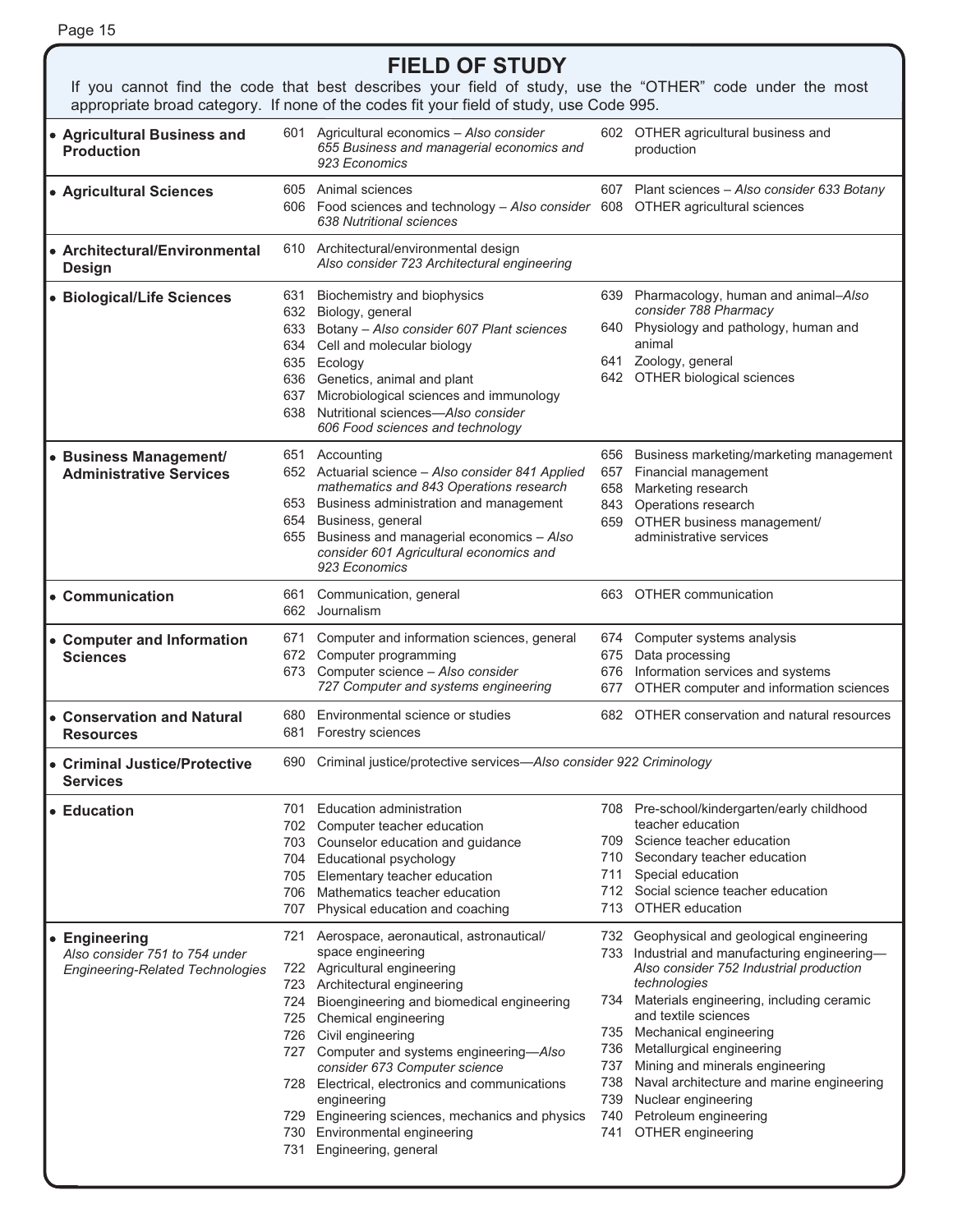## **FIELD OF STUDY (Continued)**

| • Engineering-Related<br><b>Technologies</b><br>Also consider 721 to 741 under<br>Engineering |                   | 751 Electrical and electronics technologies<br>752 Industrial production technologies - Also<br>consider 733 Industrial and manufacturing<br>engineering                                                                                                                                                      |                          | 753 Mechanical engineering-related technologies<br>754 OTHER engineering-related technologies                                                                                                                                                                                                      |
|-----------------------------------------------------------------------------------------------|-------------------|---------------------------------------------------------------------------------------------------------------------------------------------------------------------------------------------------------------------------------------------------------------------------------------------------------------|--------------------------|----------------------------------------------------------------------------------------------------------------------------------------------------------------------------------------------------------------------------------------------------------------------------------------------------|
| • Languages, Linguistics,<br><b>Literature/Letters</b>                                        | 760 -<br>771      | English language, literature and letters<br>Linguistics                                                                                                                                                                                                                                                       |                          | 772 OTHER foreign languages and literature                                                                                                                                                                                                                                                         |
| • Health and Related Sciences                                                                 | 781<br>782<br>786 | Audiology and speech pathology<br>Health services administration<br>783 Health/medical assistants<br>784 Health/medical technologies<br>785 Medical preparatory programs (e.g.,<br>pre-dentistry, pre-medical, pre-veterinary)<br>Medicine (e.g., dentistry, optometry,<br>osteopathic, podiatry, veterinary) | 791                      | 787 Nursing (4 years or longer program)<br>788 Pharmacy - Also consider<br>639 Pharmacology, human and animal<br>789 Physical therapy and other rehabilitation/<br>therapeutic services<br>790 Public health (including environmental health<br>and epidemiology)<br>OTHER health/medical sciences |
| • Home Economics                                                                              |                   | 800 Home economics                                                                                                                                                                                                                                                                                            |                          |                                                                                                                                                                                                                                                                                                    |
| • Law/Prelaw/Legal Studies                                                                    |                   | 810 Law/prelaw/legal studies                                                                                                                                                                                                                                                                                  |                          |                                                                                                                                                                                                                                                                                                    |
| • Liberal Arts/General Studies                                                                | 820               | Liberal arts/general studies                                                                                                                                                                                                                                                                                  |                          |                                                                                                                                                                                                                                                                                                    |
| • Library Science                                                                             | 830               | Library science                                                                                                                                                                                                                                                                                               |                          |                                                                                                                                                                                                                                                                                                    |
| • Mathematics and Statistics                                                                  | 841               | Applied mathematics - Also consider<br>843 Operations research and<br>652 Actuarial science<br>842 Mathematics, general                                                                                                                                                                                       |                          | 843 Operations research - Also consider<br>841 Applied mathematics and<br>652 Actuarial science<br>844 Statistics                                                                                                                                                                                  |
|                                                                                               |                   |                                                                                                                                                                                                                                                                                                               |                          | 845 OTHER mathematics                                                                                                                                                                                                                                                                              |
| • Parks, Recreation, Leisure,<br>and Fitness Studies                                          | 850               | Parks, recreation, leisure, and fitness studies                                                                                                                                                                                                                                                               |                          |                                                                                                                                                                                                                                                                                                    |
| ● Philosophy, Religion,<br><b>Theology</b>                                                    | 861               | Philosophy of science                                                                                                                                                                                                                                                                                         |                          | 862 OTHER philosophy, religion, theology                                                                                                                                                                                                                                                           |
| • Physical Sciences                                                                           | 631<br>873<br>874 | 871 Astronomy and astrophysics<br>872 Atmospheric sciences and meteorology<br>Biochemistry and biophysics<br>Chemistry, except biochemistry<br>Earth sciences                                                                                                                                                 | 876<br>877<br>878<br>879 | 875 Geology<br>Geological sciences, other<br>Oceanography<br>Physics, except biophysics<br>OTHER physical sciences                                                                                                                                                                                 |
| • Psychology                                                                                  | 893               | 891 Clinical psychology<br>892 Counseling psychology<br>704 Educational psychology<br>Experimental psychology                                                                                                                                                                                                 | 897                      | 894 General psychology<br>895 Industrial/Organizational psychology<br>896 Social psychology<br>OTHER psychology                                                                                                                                                                                    |
| <b>.</b> Public Affairs                                                                       | 901               | Public administration<br>902 Public policy studies                                                                                                                                                                                                                                                            |                          | 903 OTHER public affairs                                                                                                                                                                                                                                                                           |
| • Social Work                                                                                 |                   | 910 Social work                                                                                                                                                                                                                                                                                               |                          |                                                                                                                                                                                                                                                                                                    |
| ● Social Sciences and History                                                                 |                   | 921 Anthropology and archaeology<br>620 Area and ethnic studies<br>922 Criminology - Also consider<br>690 Criminal Justice/Protective Services<br>923 Economics - Also consider<br>601 Agricultural economics and<br>655 Business and managerial economics<br>924 Geography                                   | 910                      | 925 History of science<br>926 History, other<br>927 International relations<br>928 Political science and government<br>Social work<br>929 Sociology<br>930 OTHER social sciences                                                                                                                   |
| ● Visual and Performing Arts                                                                  | 941               | Dramatic arts<br>942 Fine arts, all fields                                                                                                                                                                                                                                                                    |                          | 943 Music, all fields<br>944 OTHER visual and performing arts                                                                                                                                                                                                                                      |
| l∙ OTHER FIELDS                                                                               |                   | 995 OTHER FIELDS (Not Listed)                                                                                                                                                                                                                                                                                 |                          |                                                                                                                                                                                                                                                                                                    |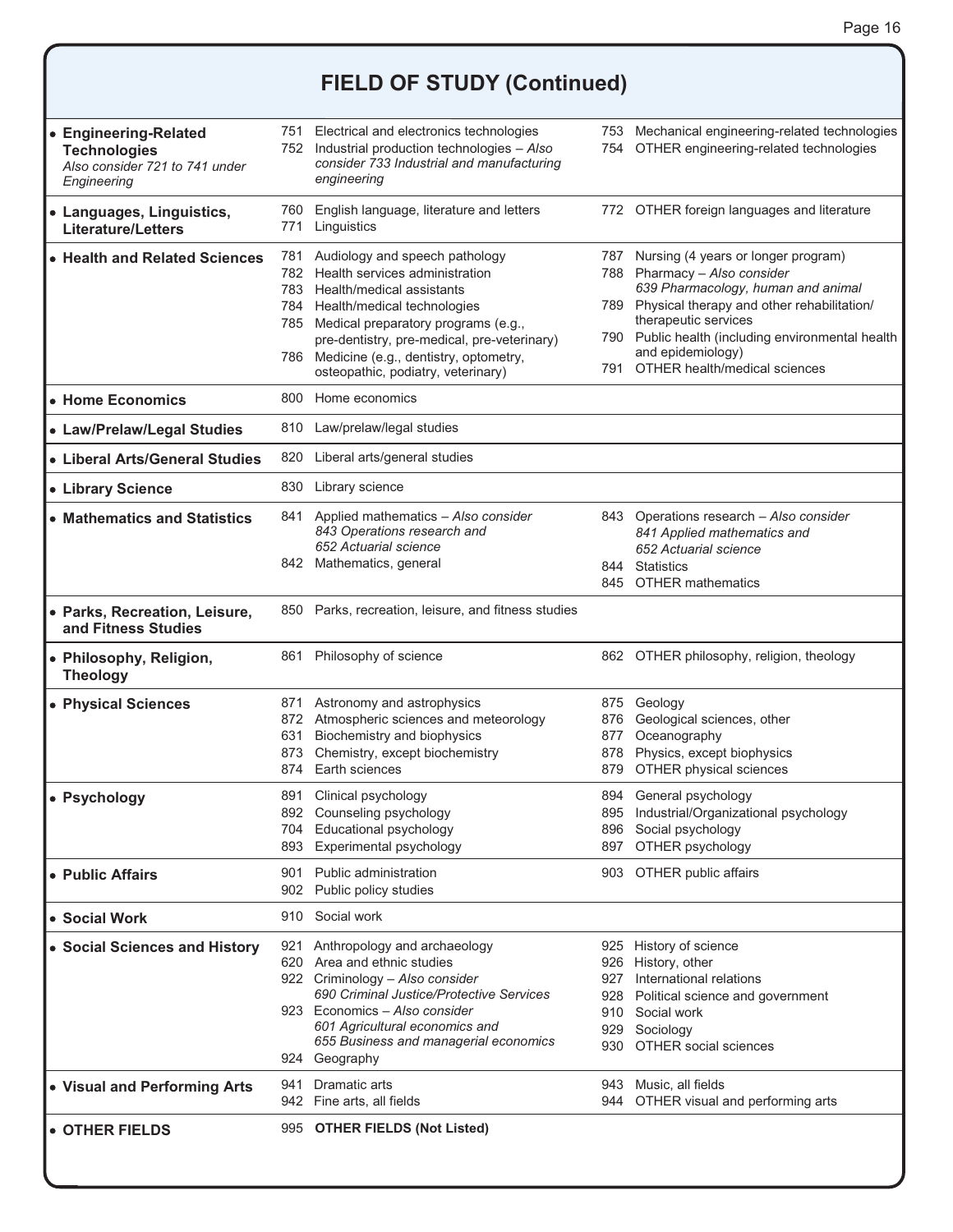|--|--|--|

#### **JOB CATEGORY**  If you cannot find the code that best describes your job, use the "OTHER" code under the most appropriate broad category. If none of the codes fit your job, use Code 500. **• Biological/Life Scientists** 021 Agricultural and food scientists<br>022 Biochemists and biophysicists Biochemists and biophysicists 023 Biological scientists (e.g., botanists, ecologists, zoologists) 024 Forestry and conservation scientists 025 Medical scientists (excluding practitioners) 026 Technologists and technicians in the biological/life sciences 027 OTHER biological and life scientists - **Clerical/Administrative Support Occupations** 031 Accounting clerks and bookkeepers 032 Secretaries, receptionists, typists 033 OTHER administrative (e.g., record clerks, telephone operators) - **Clergy/Other Religious Workers** 040 Clergy and other religious workers - **Computer Occupations**  *Also consider 173 Operations research analysts, including modeling* \*\*\* Computer engineers *– also consider 087 Computer engineers – hardware and 088 Computer engineers – software*  051 Computer & information scientists, research 052 Computer network architect 053 Computer programmers (business, scientific, process control) 054 Computer support specialists 055 Computer system analysts 056 Database administrators 057 Information security analysts 058 Network and computer systems administrators 059 Software developers *–* applications and systems software 060 Web developers 061 OTHER computer and information science occupations • Consultants Find the category on page 17 or 18 that comes closest to your field of consulting and select the code • Counselors **Counselors** 070 Counselors (Educational, vocational, mental health and substance abuse) *Also consider 236 Psychologists, including clinical* - **Engineers/Architects**  *Also consider 100 to 104 under Engineering Technologists, Technicians and Surveyors* 081 Architects 082 Aeronautical/aerospace/astronautical engineers 083 Agricultural engineers 084 Bioengineers or biomedical engineers 085 Chemical engineers 086 Civil, including architectural/sanitary engineers 087 Computer engineers *–* hardware 088 Computer engineers *–* software 089 Electrical and electronics engineers 090 Environmental engineers 091 Industrial engineers 092 Marine engineers and naval architects 093 Materials and metallurgical engineers 094 Mechanical engineers 095 Mining and geological engineers 096 Nuclear engineers 097 Petroleum engineers 098 Sales engineers 099 OTHER engineers - **Engineering Technologists/ Technicians/Surveyors**  100 Electrical, electronic, industrial, and mechanical technicians 101 Drafting occupations, including computer drafting 102 Surveying and mapping technicians 103 OTHER engineering technologists and technicians 104 Surveyors, cartographers, photogrammetrists • Farmers/Foresters/Fishermen 110 Farmers, foresters and fishermen • Health Occupations 111 Diagnosing/treating practitioners (e.g., dentists, optometrists, physicians, psychiatrists, podiatrists, surgeons, veterinarians) 112 Registered nurses, pharmacists, dieticians, therapists, physician assistants, nurse practitioners 236 Psychologists, including clinical *– Also consider 070 Counselors* 113 Health technologists and technicians (e.g., dental hygienists, health record technologists/technicians, licensed practical nurses, medical or laboratory technicians, radiological technicians) 114 OTHER health occupations - **Lawyers/Judges** 120 Lawyers, judges - **Librarians/Archivists/Curators** 130 Librarians, archivists, curators - **Managers and Supervisors, First-Line**  *Find the category on page 17 or 18 that best describes the occupation of the people you manage and select the code*  - **Managers, Top-level Executives/Administrators** 141 Top-level managers, executives, administrators (e.g., CEO/COO/CFO, president, district manager, general manager, legislator, chancellor, provost) - **Managers, Other**  *People who manage other managers*  142 Computer and information systems managers 143 Engineering managers 144 Medical and health services managers 145 Natural sciences managers

146 Education administrators (e.g., registrar, dean, principal)

147 OTHER mid-level managers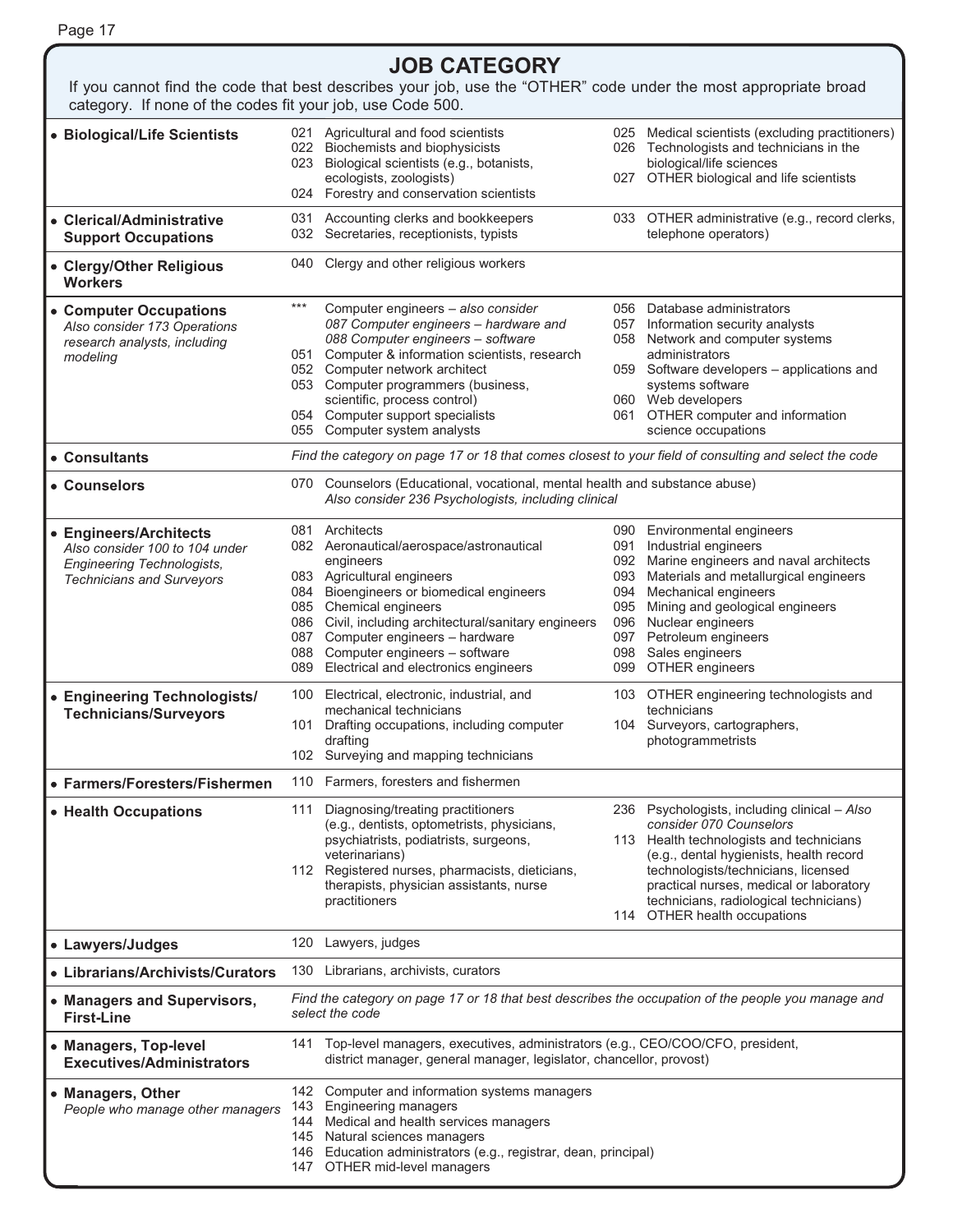# **JOB CATEGORY (Continued)**

| • Management-Related<br><b>Occupations</b><br>Also consider 141 to 147 under<br>Managers, Other        | 151<br>152                                                                       | Accountants, auditors, and other financial<br>specialists<br>Personnel, training, and labor relations<br>specialists                                                                                                                                                | 153                                                                       | OTHER management related occupations                                                                                                                                                                                                                                                    |
|--------------------------------------------------------------------------------------------------------|----------------------------------------------------------------------------------|---------------------------------------------------------------------------------------------------------------------------------------------------------------------------------------------------------------------------------------------------------------------|---------------------------------------------------------------------------|-----------------------------------------------------------------------------------------------------------------------------------------------------------------------------------------------------------------------------------------------------------------------------------------|
| • Mathematical Scientists                                                                              | 171<br>172<br>173                                                                | Actuaries<br><b>Mathematicians</b><br>Operations research analysts, including<br>modeling                                                                                                                                                                           | 174<br>175<br>176                                                         | <b>Statisticians</b><br>Technologists and technicians in the<br>mathematical sciences<br><b>OTHER mathematical scientists</b>                                                                                                                                                           |
| • Physical Scientists                                                                                  | 191<br>192<br>022<br>193<br>194                                                  | Astronomers<br>Atmospheric and space scientists<br>Biochemists and biophysicists<br>Chemists, except biochemists<br>Geologists, including earth scientists                                                                                                          | 195<br>196<br>197<br>198                                                  | Oceanographers<br>Physicists, except biophysicists<br>Technologists and technicians in the<br>physical sciences<br>OTHER physical scientists                                                                                                                                            |
| • Research Associates/<br>Assistants                                                                   |                                                                                  | Find the category on page 17 or 18 that comes closest to your research field and select the code                                                                                                                                                                    |                                                                           |                                                                                                                                                                                                                                                                                         |
| • Sales/Marketing Occupations                                                                          | 200<br>201                                                                       | Insurance, securities, real estate, and<br>business services<br>Sales occupations - commodities except retail 203<br>(e.g., industrial machinery/equipment/<br>supplies, medical and dental equip./supplies)                                                        | 202                                                                       | Sales occupations - retail (e.g., furnishings,<br>clothing, motor vehicles, cosmetics)<br>OTHER marketing and sales occupations                                                                                                                                                         |
| • Service Occupations, Except<br>Health<br>Also consider 111 to 114 under<br><b>Health Occupations</b> | 221<br>222                                                                       | Food preparation and service (e.g., cooks,<br>waitresses, bartenders)<br>Protective services (e.g., fire fighters, police,<br>guards, wardens, park rangers)                                                                                                        | 223                                                                       | OTHER service occupations, except health<br>(e.g., probation officers, human services<br>workers)                                                                                                                                                                                       |
| • Social Scientists                                                                                    | 231<br>232<br>233<br>235                                                         | Anthropologists<br>Economists<br><b>Historians</b><br><b>Political scientists</b>                                                                                                                                                                                   | 236<br>237<br>238                                                         | Psychologists, including clinical - Also<br>consider 070 Counselors<br>Sociologists<br><b>OTHER social scientists</b>                                                                                                                                                                   |
| <b>• Social Workers</b>                                                                                | 240                                                                              | Social workers                                                                                                                                                                                                                                                      |                                                                           |                                                                                                                                                                                                                                                                                         |
| • Teachers-Precollege                                                                                  | 251<br>252<br>253<br>254                                                         | Pre-kindergarten and kindergarten<br>Elementary<br>Secondary - computer, math, or sciences<br>Secondary - social sciences                                                                                                                                           | 255<br>256<br>257                                                         | Secondary - other subjects<br>Special education - primary and secondary<br>OTHER precollegiate area                                                                                                                                                                                     |
| Teachers/Professors-<br><b>Postsecondary</b>                                                           | 271<br>272<br>273<br>274<br>275<br>276<br>277<br>278<br>279<br>280<br>281<br>282 | Agriculture<br>Art, Drama, and Music<br><b>Biological Sciences</b><br>Business, Commerce, and Marketing<br>Chemistry<br><b>Computer Science</b><br>Earth, Environmental, and Marine Science<br>Economics<br>Education<br>Engineering<br>English<br>Foreign Language | 283<br>286<br>287<br>288<br>289<br>290<br>291<br>293<br>297<br>298<br>299 | History<br><b>Mathematics and Statistics</b><br><b>Health and Related Sciences</b><br><b>Physical Education</b><br>Physics<br><b>Political Science</b><br>Psychology<br>Sociology<br><b>OTHER Natural Sciences</b><br><b>OTHER Social Sciences</b><br><b>OTHER Postsecondary fields</b> |
| • Teachers-Other                                                                                       | 300                                                                              | OTHER teachers and instructors (e.g., private tutors, dance or flying instructors, martial arts<br>instructors)                                                                                                                                                     |                                                                           |                                                                                                                                                                                                                                                                                         |
| • Writers/Editors/Public<br><b>Relations Specialists/Artists/</b><br><b>Entertainers/Broadcasters</b>  | 010                                                                              | Writers, editors, public relations specialists, artists, entertainers, broadcasters                                                                                                                                                                                 |                                                                           |                                                                                                                                                                                                                                                                                         |
| • Other Professions                                                                                    | 401<br>402                                                                       | Construction and extraction occupations<br>Installation, maintenance, and repair<br>occupations                                                                                                                                                                     | 403<br>405                                                                | Precision/production occupations<br>(e.g., metal workers, woodworkers,<br>butchers, bakers, assemblers, printing<br>occupations, tailors, shoemakers,<br>photographic process)<br>Transportation and material moving<br>occupations                                                     |
| • OTHER OCCUPATIONS                                                                                    | 500                                                                              | <b>OTHER OCCUPATIONS (Not Listed)</b>                                                                                                                                                                                                                               |                                                                           |                                                                                                                                                                                                                                                                                         |